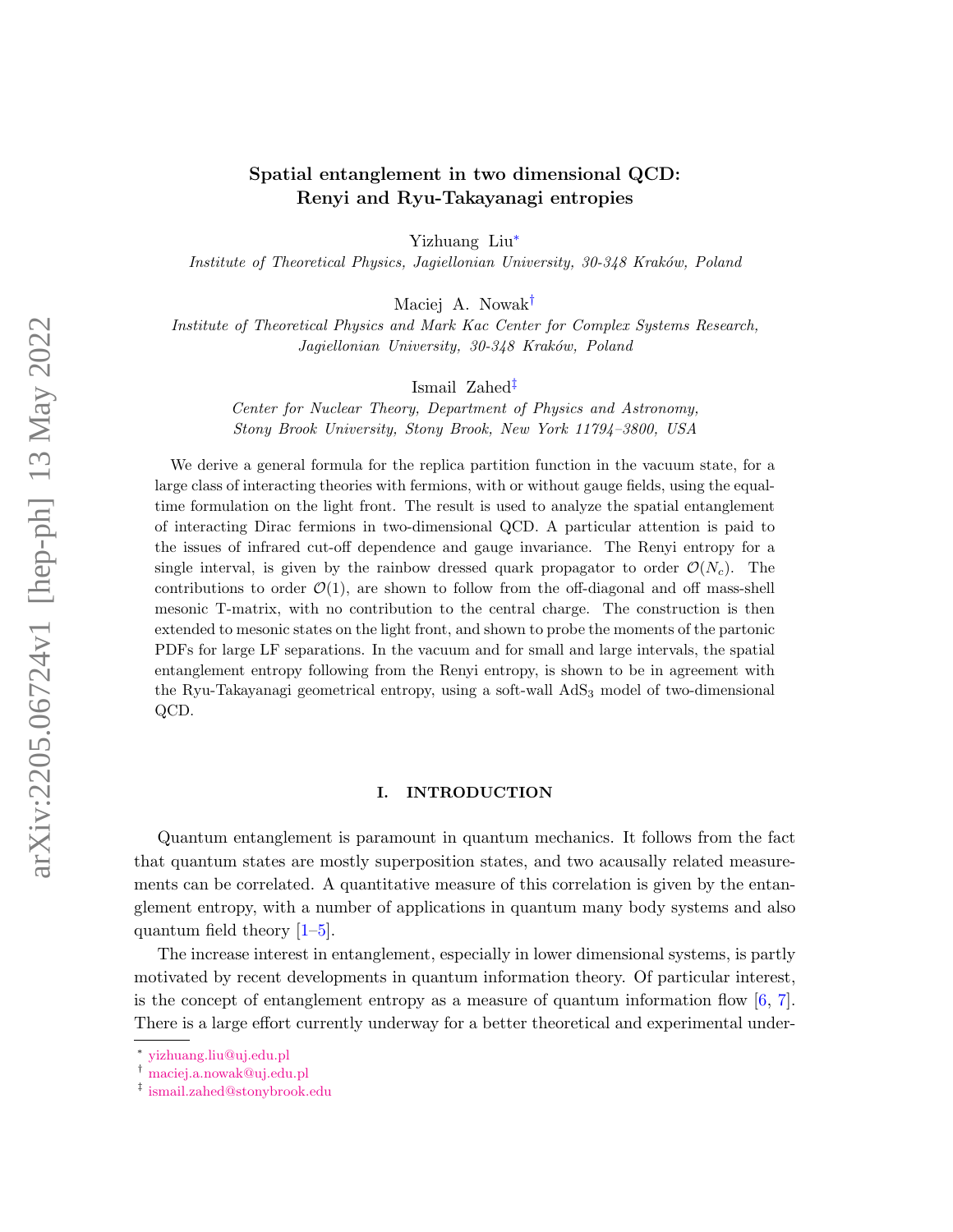standing of entanglement in the nuclear many body problem [\[8\]](#page-26-3), the prompt thermalization at RHIC [\[9](#page-26-4)[–13\]](#page-26-5), hadron tomography through DIS [\[13](#page-26-5)[–15\]](#page-26-6), and parton-parton scattering at low-x [\[9,](#page-26-4) [14,](#page-26-7) [16–](#page-26-8)[20\]](#page-27-0).

Recently, we have shown how entanglement in longitudinal parton-x, and also in rapidity space or  $\ln \frac{1}{x}$ , can be used to gain more insights on the partonic PDFs (large-x) and structure functions (small-x), using two-dimensional QCD. Recall tha 2D QCD is solvable in the large number of colors limit [\[21,](#page-27-1) [22\]](#page-27-2). This allows for a quantitative understanding of the role played by the entanglement entropy, for single meson states, or their stringy form by resummation along a Regge trajectory. Remarkably, the entanglement entropy carried by a 2D nucleus on the light front, shows a growth rate with rapidity at the current bound on quantum information flow.

Spatial entanglement in interacting theories, and especially gauge theories is challenging. The geometrical construction proposed by Ryu-Takayanagi [\[23\]](#page-27-3) in the context of a holographic dual gauge theories at large  $N_c$  and strong gauge coupling, in this sense is rather remarkable. In interacting gauge theories with fermions, the dual descriptions are only approximate, and using them to analyze the entanglement geometrically is interesting, especially if large  $N_c$  arguments can be used for a comparison.

Entanglement in two-dimensional QCD is intricate, as it involves interacting fermions with a dynamical gauge field. To address it, we use the replica construction in real time, by duplicating Minkowski space-time  $n$  times, and then gluing the duplicates together, using pertinent twists of the replicated fermion fields. This procedure makes the ensuing Renyi entropy and its limiting entanglement entropy, gauge dependent in any dimension. This notwithstanding, both entropies can be evaluated by gauge fixing both in the continuum or on the lattice. For two-dimensional QCD, we will show that in the regular cut-off gauge, the large  $N_c$  results are found to be in agreement with a soft-wall holographic construction, for very small or very large intervals. For completeness, we note that a replica analysis of two-dimensional QCD was suggested in [\[24\]](#page-27-4), using different arguments.

The paper is organized as follows: In section [II,](#page-2-0) we briefly review the replica construction of the Renyi entropy, and its relation to the entanglement entropy. We will also recall the form of the monodromy matrix that allows for the gluing of the fermionic replicas. In particular, we will derive a new equal-time representation of the replica partition function. In section [III,](#page-7-0) we discuss the subtleties related to the gauge symmetry following from the gluing of the fermions, and why gauge fixing is required across the gluing cut. We will analyse the replica partition function, both in perturbation theory and in the large  $N_c$  limit of 2D QCD, in the light front gauge. In section [IV,](#page-16-0) we extend our replica construction to the spatial entanglement in partonic as well as hadronic states on the light front. For the latter, the entanglement is controlled by the moments of the partonic PDFs in 2D QCD. We suggest that these moments can be extracted from the Renyi entropy for space-like intervals in a fast moving hadron in 4D QCD, using current lattice QCD simulations. In section [V,](#page-20-0) The leading results of the entanglement entropy both for small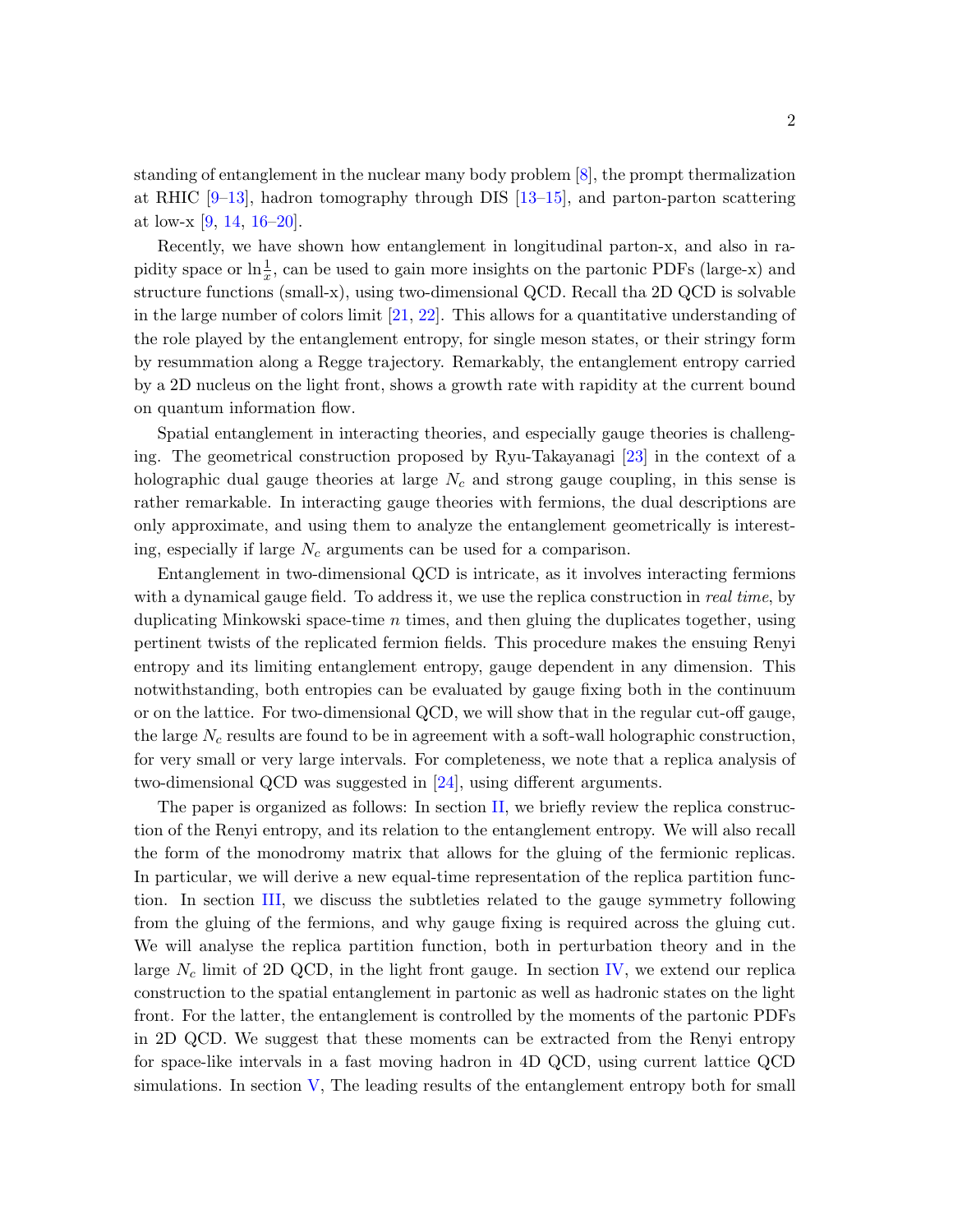and large intervals, are shown to be compatible with the Ryu-Takayanagi entropy, using a soft-wall gravity dual to 2D QCD. Our conclusions are in section [VI.](#page-23-0)

### <span id="page-2-0"></span>II. REPLICA PARTITION FUNCTION AND RENYI ENTROPY

Let  $\rho$  be the density of a pure state defined in a Hilbert space composed of two complementary regions I and its complementary  $\overline{I}$ . For simplicity, we first focus on spatial regions. The projected or reduced density matrix in  $\overline{I}$  obtained by tracing over  $I$ , is [\[3,](#page-26-9) [5\]](#page-26-0)

$$
\rho_I = \text{Tr}_{\bar{I}} \rho \tag{1}
$$

Although  $\rho$  carries zero von Neumann entropy,  $\rho_I$  does not,

<span id="page-2-2"></span><span id="page-2-1"></span>
$$
S = -\text{Tr}_I(\rho_I \log \rho_I) \tag{2}
$$

which is a measure of the quantum entanglement between I and I in  $\rho$ . To evaluate [\(2\)](#page-2-1) one uses the Replica trick through the Renyi entropy  $S_n$ 

$$
S_n = \frac{1}{1 - n} \ln \text{tr} \rho_1^n \equiv \frac{1}{1 - n} \ln Z_n \,. \tag{3}
$$

If  $Z_n$  is analytic in n in a neighborhood of  $n = 1$  with the Taylor-expanded form:

$$
\ln Z_n = (n-1)Z^{(1)} + (n-1)^2 Z^{(2)} + \dots \,, \tag{4}
$$

then the Shannon entropy or the entanglement entropy can simply be identified as

$$
S = \lim_{n \to 1} S_n = -Z^{(1)} = -\lim_{n \to 1} \frac{\partial}{\partial n} \ln Z_n . \tag{5}
$$

We now show how to derive the replica partition function using the equal time formulation, valid for any interacting fermionic theory, in any dimension.

#### A. Fermionic monodromy

Using the transfer matrix, Calabrese and Cardy  $[2, 5]$  $[2, 5]$  $[2, 5]$  have shown that  $Z_n$  for integer value of  $n$ , can be rewritten as an Euclidean path integral with fields living in a replica space. More specifically, a path integral with  $n$  identical copies of the original Euclidean space, glued together along the single spatial cut corresponding to the region  $I$ , with twisted fermionic boundary conditions.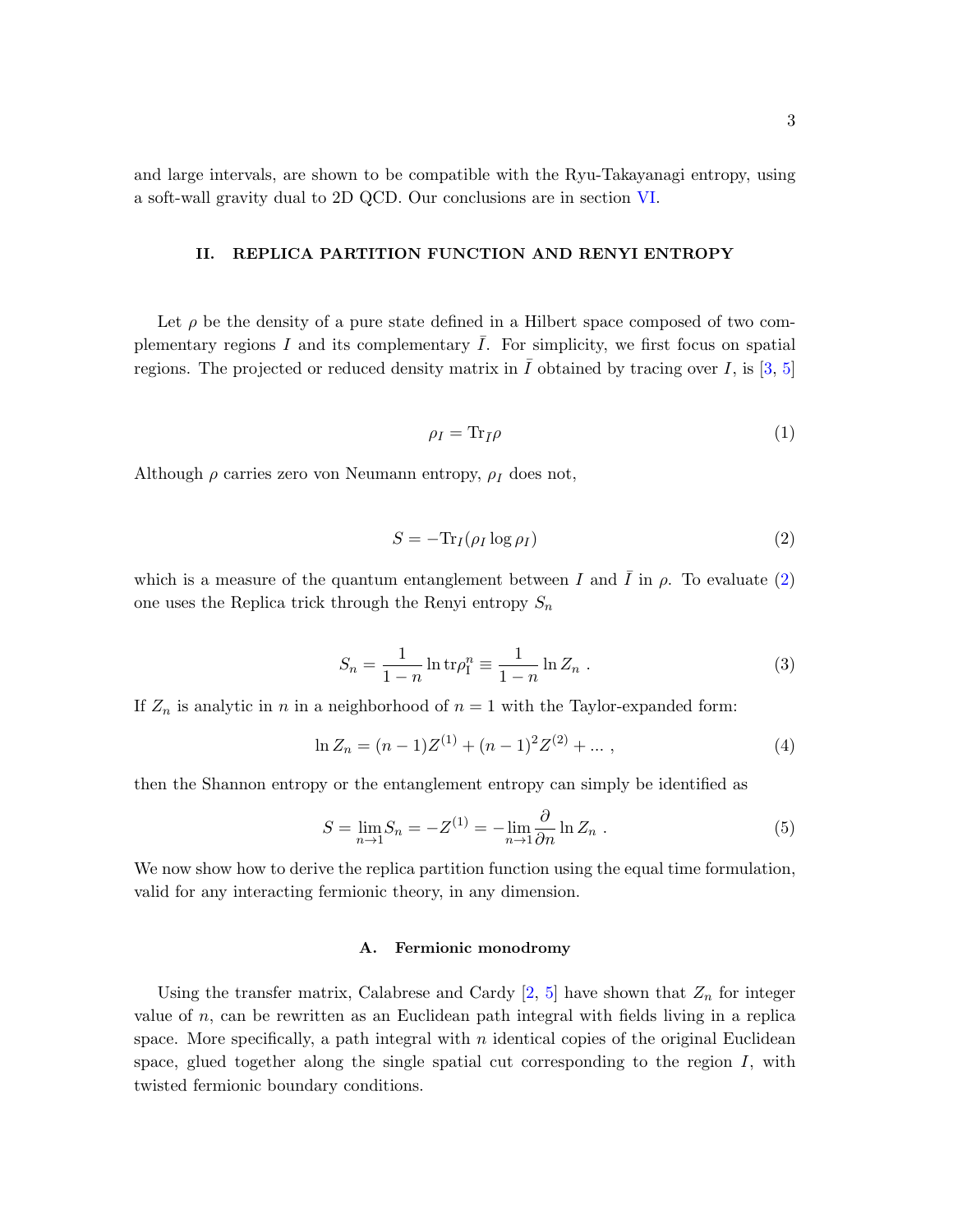For a fermionic theory one has for  $i = 1,...n$  replicated fermions  $\psi_i$ , each living in its own manifold, this patching corresponds to twisting the fermions in going from one patch to the other  $[3, 5]$  $[3, 5]$  $[3, 5]$ 

<span id="page-3-0"></span>
$$
\begin{bmatrix} \mathcal{T}_n \end{bmatrix} \begin{pmatrix} \psi_1 \\ \psi_2 \\ \vdots \\ \psi_n \end{pmatrix} = \begin{pmatrix} 0 & 1 & 0 & \cdots & 0 \\ 0 & 0 & 1 & \cdots & 0 \\ \vdots & \vdots & \ddots & \vdots & 1 \\ (-1)^{n+1} & 0 & 0 & \cdots & 0 \end{pmatrix} \begin{pmatrix} \psi_1 \\ \psi_2 \\ \vdots \\ \psi_n \end{pmatrix}
$$
(6)

The eigenvalues of the monodromy  $\mathcal{T}_n$  are the n-roots of unity  $e^{i2\pi k/n}$  with  $k = -\frac{n-1}{2}$  $\frac{-1}{2}, \ldots, +\frac{n-1}{2}$  $\frac{-1}{2}$ . This amounts to n-multi-valued fermions in a single-cut space  $I = [a_1, a_2]$ , with each species  $\psi_k$  picking a phase  $e^{i2\pi k/n}$  phase in circling the left-edge  $(a_1)$  of the cut clock-wise, and  $e^{-i2\pi k/n}$  in circling the right-edge  $(a_2)$  of the cut counter-clock-wise.

#### B. Equal-time representation of  $Z_n$

In a Hamiltonian formulation of the replica in Minkowski signature, the gluing conditions are the new and key elements to add to the original field theory. We first consider the case of only fermionic theories with a single spatial cut, and the gluing conditions for the fermions given in  $(6)$ . To construct the replica partition function for the vaccum of interacting fermions, we start from the generic off-diagonal matrix element of the vacuum density matrix  $|\Omega\rangle\langle\Omega|$ 

$$
\langle \psi_0 - |\Omega \rangle \langle \Omega| - \psi_0 + \rangle = \langle \Omega | \psi_0 + \rangle \langle \psi_0 - |\Omega \rangle \;, \tag{7}
$$

where  $|\psi_{0\pm}\rangle$  refer to two generic fermionic coherent states (their precise relation to the single space-time cut and labeling, will be detailed below). Here  $|\Omega\rangle$  refers to the lowest energy state, prepared using the long time evolution, with the full fermionic Hamiltonian  $H(\psi^\dagger,\psi)$ 

<span id="page-3-1"></span>
$$
|\Omega\rangle = e^{-iH[\psi^\dagger,\psi]\frac{T}{2}(1-i0)}|\psi_{-\infty}\rangle . \tag{8}
$$

starting from an arbitrary asymptotic coherent state  $|\psi_{-\infty}\rangle$ , whose explicit form is not needed. The additional minus sign in [\(7\)](#page-3-1) is due to the Grassmannian nature of the states, when moving  $\langle \psi_0 - \vert \Omega \rangle$  from left to right. Also, it is important that the density matrix  $|\Omega\rangle\langle\Omega|$  is bosonic, namely, when expanded as polynomials in the Grassmannians, the order of each term must be even.

With this in mind, and to proceed to a path integral, we use the decomposition

$$
e^{-iHT/2} = e^{-iH\epsilon}e^{-iH\epsilon}e^{-iH\epsilon}...e^{-iH\epsilon}
$$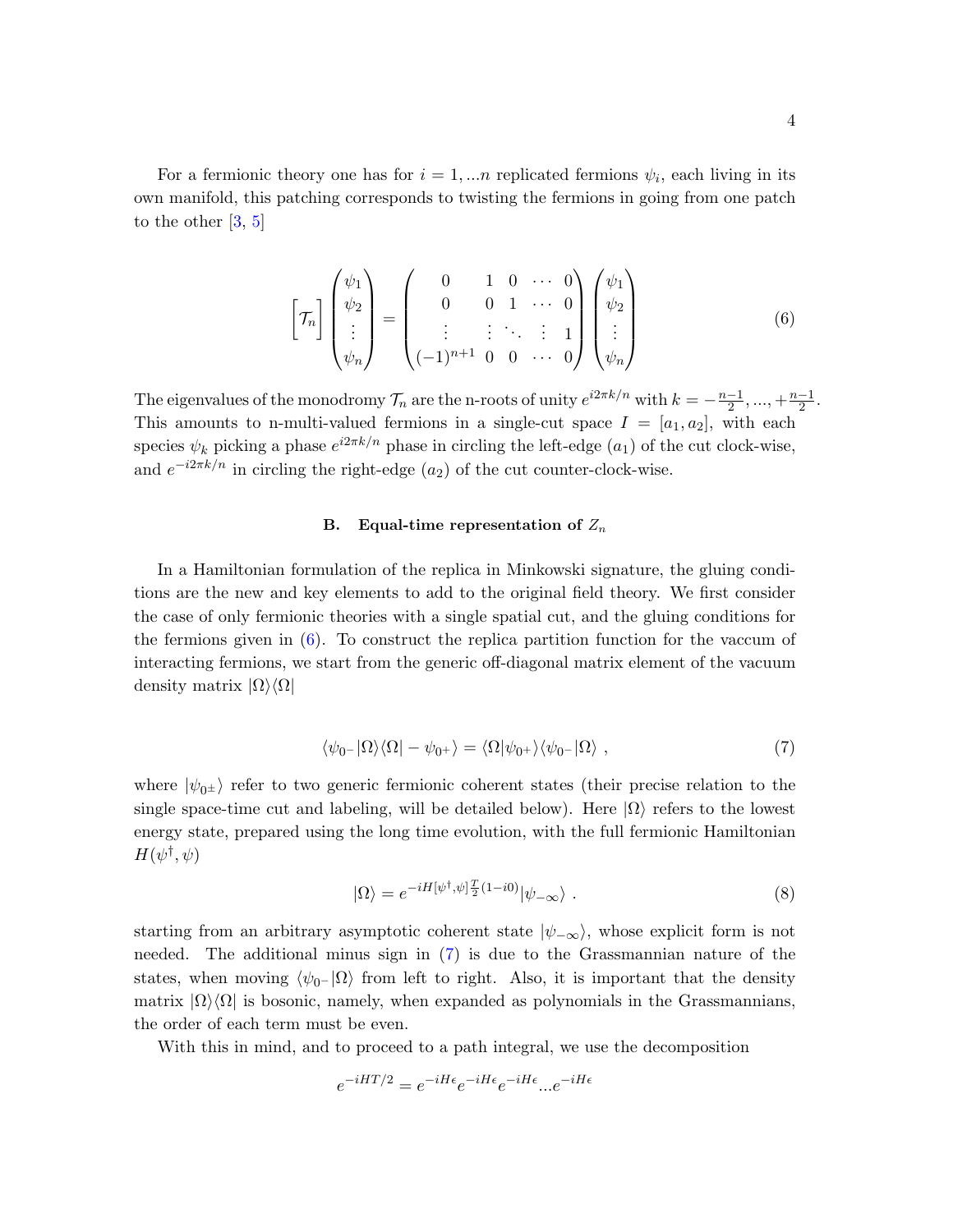and insert the completeness relation between any of the two evolution operators

<span id="page-4-0"></span>
$$
\mathbf{1} = \int d\bar{\psi}_t d\psi_t e^{-\bar{\psi}_t \psi_t} |\psi_t\rangle \langle \psi_t| \tag{9}
$$

As a result, the matrix element in [\(7\)](#page-3-1) can be cast in a standard path-integral form

$$
\langle \Omega | \psi_{0+} \rangle \langle \psi_{0-} | \Omega \rangle = \int \prod_t d\bar{\psi}_t d\psi_t e^{\sum -\bar{\psi}_t (\psi_t - \psi_{t-1}) - i\epsilon H [\bar{\psi}_t, \psi_{t-1}]} \;, \tag{10}
$$

with no  $-\bar{\psi}_{0}+\psi_{0}$ - term in the exponent. [\(10\)](#page-4-0) is a path-integral representation of the density matrix in real time, for a single fermion species. To represent the trace, we need the completeness relation and the trace formula

$$
\text{Tr}A = \int d\bar{\psi}d\psi e^{-\bar{\psi}\psi}\langle -\psi|A|\psi\rangle \;, \tag{11}
$$

in terms of which, we have

$$
\text{Tr}\rho_{\mathbf{I}}^{\mathbf{n}} = \int \prod_{k=0}^{n-2} d\bar{\psi}_{k,0} - d\psi_{k,0} - e^{-\sum_{k=0}^{n-1} \sum_{x} \bar{\psi}_{k,0} - (x)\psi_{k,0} - (x)}
$$
\n
$$
\prod_{k=0}^{n-1} \langle \Omega | - \psi_{k-1,0} - (x \in I), \psi_{k,0} - (x \notin I) \rangle \langle \psi_{k,0} - (x \in I), \psi_{k,0} - (x \notin I) | \Omega \rangle , \qquad (12)
$$

where in the last equation one has made explicit the dependence on x and  $\psi_{0-1,0^-}$  $-\psi_{n-1,0}$ . The above can then be represented as a path-integral in the replica space time with  $n$  replica fermions species and with the gluing boundary condition across the boundary I as indicated explicitly as in the equation above.

More specifically, the n'th trace can be written as a path integral with  $i = 0, 1, ...n - 1$ copies of the fermion fields  $\psi_{i,t}(x)$ . Here i refers to the replica index, t to the time slice and x to the spatial coordination of the Grassmannian. The twisting across the cut amounts to  $\psi_{i,0^+}(x \in I) = -\psi_{i-1,0^-}(x \in I)$  for  $i = 1,2,...n-1$  and  $\psi_{-1,0^+}(x \in I) = -\psi_{n-1,0^-}(x \in I)$ , as illustrated in Fig. [1.](#page-5-0) Outside the cut, we have  $\psi_{i,0^+}(x \notin I) = \psi_{i,0^-}(x \notin I)$ . Now, using the charge conservation of the Hamiltonian, one can flip all the Grassmannians for old  $i = 2k - 1$ 

$$
\langle \Omega | - \psi_{2k-2,0^-}(x \in I), \psi_{2k-1}(x \notin I) \rangle \langle \psi_{2k-1,0^-}(x \in I), \psi_{2k-1,0^-}(x \notin I) | \Omega \rangle
$$
  

$$
\equiv \langle \Omega | \psi_{2k-2,0^-}(x \in I), -\psi_{2k-1}(x \notin I) \rangle \langle -\psi_{2k-1,0^-}(x \in I), -\psi_{2k-1,0^-}(x \notin I) | \Omega \rangle , \qquad (13)
$$

and redefine for old i (including  $n-1$  if n is even)

$$
\psi_{2k-1,0^{-}}(x) \to -\psi_{2k-1,0^{-}}(x) . \tag{14}
$$

Clearly, after these transformations, one has the alternative boundary condition  $\psi_{i+1,0^+}(x \in$  $I) = \psi_{i,0^{-}}(x \in I)$  for  $i = 0,1,2,...n-2$  and  $\psi_{1,0^{+}}(x \in I) = (-1)^{n+1}\psi_{n-1,0^{-}}(x \in I)$ , and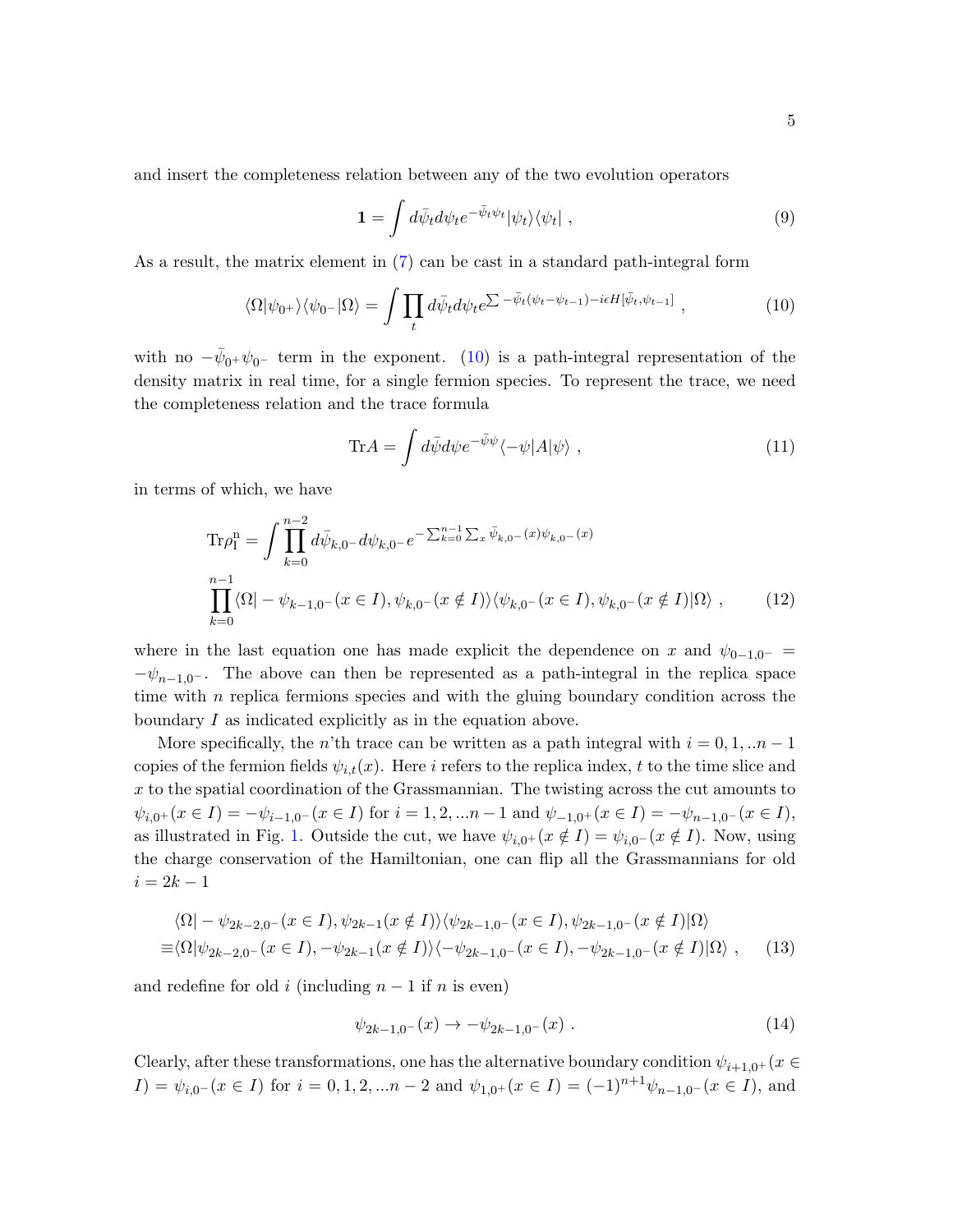for  $x \notin I$  one needs no sign change. In terms of the independent variables  $\psi_{i,0^{-}}(x)$ , one has in the exponential for fermions along the cut or  $x \in I$ 

$$
\sum_{i} \bar{\psi}_{i,1}(x \in I)\psi_{i-1,0^-}(x \in I) - \sum_{i} \bar{\psi}_{i,0^-}(x \in I) \left(\psi_{i,0^-}(x \in I) - \psi_{i,-1}(x \in I)\right) \tag{15}
$$

where  $\psi_{-1,0^-}(x \in I) = (-1)^{n+1}\psi_{n-1,0^-}(x \in I)$  according to the boundary condition, in addition to the Hamiltonian term

$$
-i\epsilon \sum_{i,x} H\left[\bar{\psi}_{i,1}(x), \psi_{i-1,0^-}(x \in I), \psi_{i,0^-}(x \notin I)\right] - i\epsilon \sum_i H\left[\bar{\psi}_{i,0^-}(x), \psi_{i,-1}(x)\right].
$$
 (16)

This finishes the derivation of the replica partition function in real time, with the twisted boundary conditions across the cut I, as illustrated in Fig. [1](#page-5-0) for  $n = 3$ . Each strip in Minkowski space-time is cut at the initial times  $t = 0^{\pm}$ , which is shown in dashed lines, with the fermionic field assignments  $\psi_{i,0} \neq (x \in I)$ .



<span id="page-5-0"></span>FIG. 1. Replica Minkowski space-time for  $n = 3$ . The boundaries for the time evolution at  $t = \pm \infty(1 - i0)$  are denoted by horizontal solid lines, and the cuts at  $t = 0^{\pm}$  are denoted by the double dashed lines, in the middle of each replica strip. The fields at the cut for different replica copies, are glued following the dotted lines. For a thermal theory with inverse temperature  $\beta$ , the imaginary time version of the Euclidean space time, follows a similar construction with  $\pm\infty(1-i0)\to\pm\frac{\beta}{2}$ , and periodic (or anti-periodic) boundary conditions at the solid boundaries for each replica strip.

To proceed further, we switch to the fermionic fields labeled by  $k$ , that diagonalize the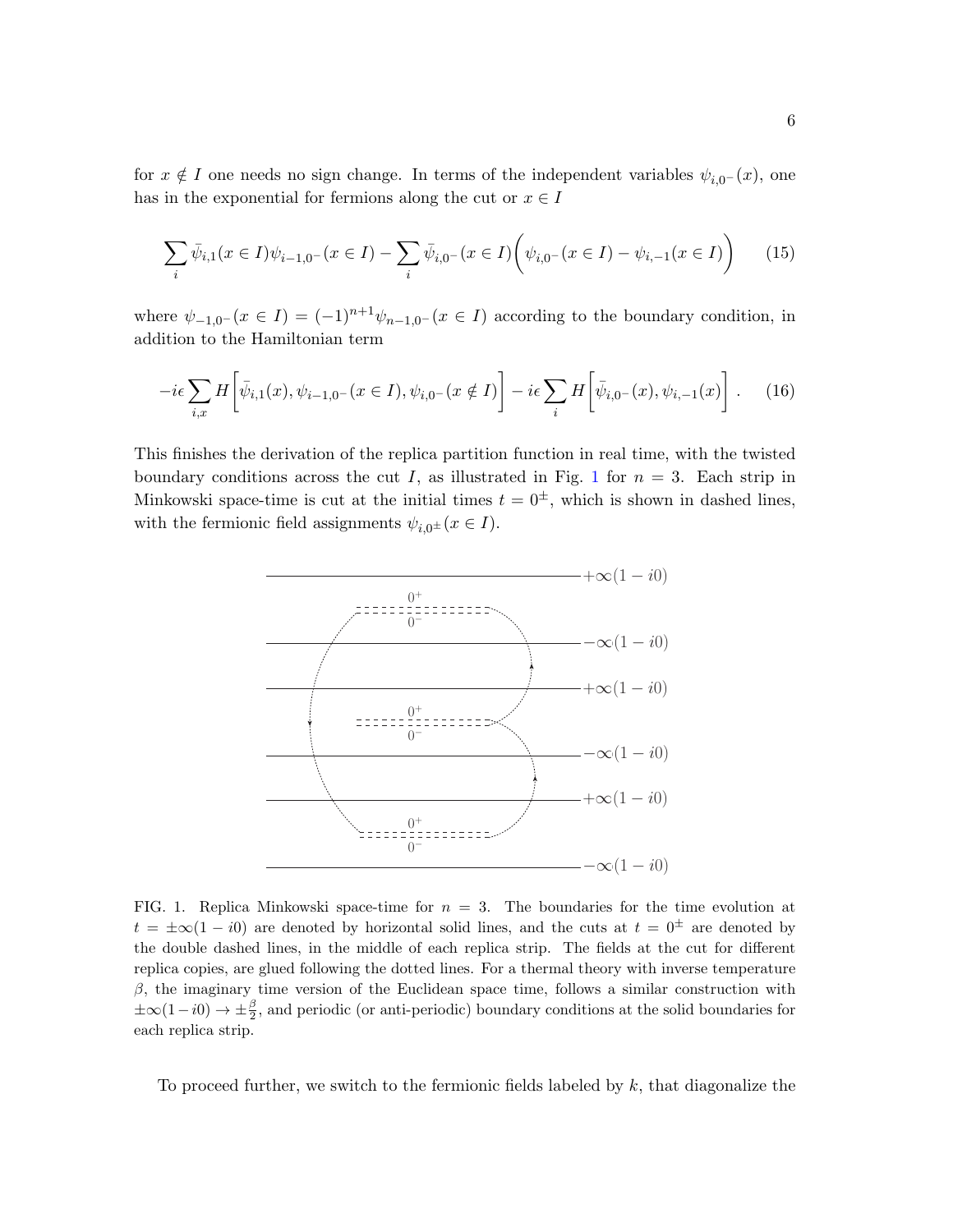$$
\psi_{k,t}(x) = \frac{1}{\sqrt{n}} \sum_{i=0}^{n-1} e^{-i\frac{2\pi k}{n}i} \psi_{i,t}(x) , \qquad (17)
$$

$$
\psi_{k,t}^{\dagger}(x) = \frac{1}{\sqrt{n}} \sum_{i=0}^{n-1} e^{i\frac{2\pi k}{n}i} \psi_{i,t}^{\dagger}(x) , \qquad (18)
$$

at every space-time point, in terms of which the partition function reads

$$
\int \prod_{k,x} d\bar{\psi}_{k,0-}(x) d\psi_{k,0-}(x) e^{-\sum_{k,x} \bar{\psi}_{k,0-}(x)\psi_{k,0-}(x)}
$$
\n
$$
\langle \psi_{\infty}|e^{-iH[\bar{\psi}_{k,0-},\psi_{k,0-}]T/2} |\psi_{k,0-}(x \in I)e^{\frac{2\pi i k}{n}},\psi_{k,0-}(x \notin I)\rangle \langle \psi_{k,0-}(x)|e^{-iH[\bar{\psi}_{k,0-},\psi_{k,0-}]T/2} |\psi_{-\infty}\rangle,
$$
\n(19)

Here

<span id="page-6-1"></span><span id="page-6-0"></span>
$$
H[\bar{\psi}_{k,0^-}, \psi_{k,0^-}] = \sum_i H[\bar{\psi}_{i,0^-}, \psi_{i,0^-}], \qquad (20)
$$

refers to the Hamiltonian for n identical copies of the original Hamiltonian, written in the new variables  $\psi_k$ , which is seen to satisfy the identity

$$
|\psi_{k,0^{-}}(x,\in I)e^{\frac{2\pi ik}{n}},\psi_{k,0^{-}}(x\notin I)\rangle = e^{i\frac{2\pi k}{n}\sum_{k}\sum_{x\in I}\psi_{k,0^{-}}^{\dagger}(x)\psi_{k,0^{-}}(x)}|\psi_{k,0^{-}}(x)\rangle ,\qquad(21)
$$

[\(19\)](#page-6-0) reduces to the expectation value

$$
\langle \Omega_n | \exp \left[ i \sum_k \frac{2\pi k}{n} \int_{x \in I} dx \psi_{k,0}^\dagger(x) \psi_{k,0}^{\dagger}(x) \right] | \Omega_n \rangle , \qquad (22)
$$

I refers to the cut, and  $|\Omega_n\rangle$  is simply a tensor product of n identical vacua of the original theory, one for each replica copy labeled by  $i$ . Note that the exponential, is the equal-time charge density in k-space, conjugate to the replica i-space

<span id="page-6-2"></span>
$$
\int_{x \in I} dx \psi_{k,0^{-}}^{\dagger}(x) \psi_{k,0^{-}}(x) \equiv \int_{x \in I} dx j_{0,k}(x) .
$$
\n(23)

From here on, the argument x is short for the equal-time argument  $(0^-, x)$  unless specified otherwise. In terms of the original replica fields labeled by  $i$ ,  $(22)$  reads

$$
Z_n = \langle \Omega_n | \exp \left[ i \sum_{i,j} \sum_k \frac{2\pi k}{n^2} e^{i \frac{2\pi k}{n} (i-j)} \int_{x \in I} dx \psi_i^{\dagger}(x) \psi_j(x) \right] | \Omega_n \rangle . \tag{24}
$$

 $(24)$  is the replica partition function or the *n*-trace of the reduced density matrix. It is an expectation value of equal-time operators in a replica theory with  $n$  copies.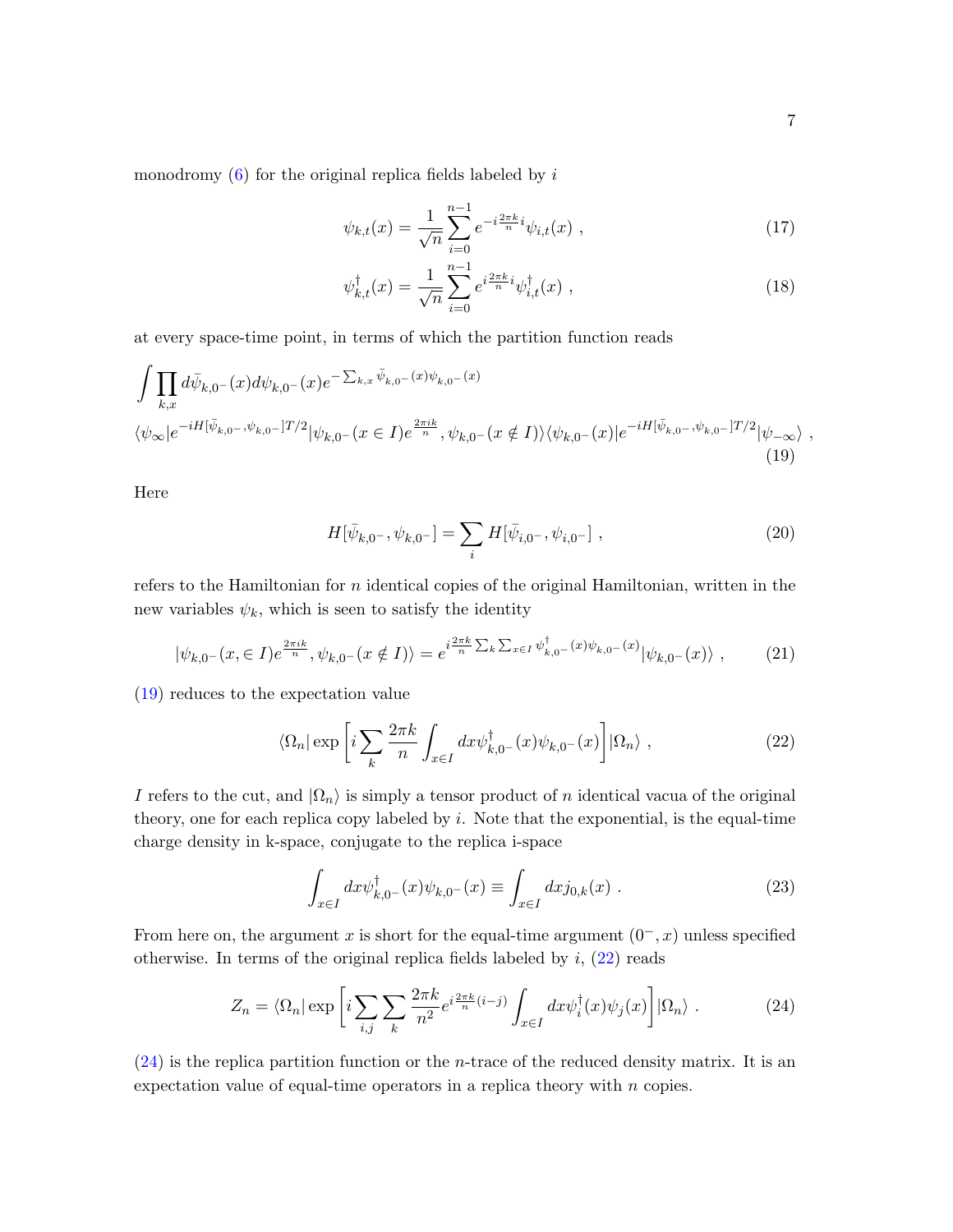For a free fermion theory, [\(22\)](#page-6-1) reduces to the result established in [\[3\]](#page-26-9), based on the interpretation of the replica boundary conditions as background magnetic fields with fluxes  $\frac{2\pi k}{n}$ . Indeed, analytically continuing [\(22\)](#page-6-1) to Euclidean signature, and using the 2D bosonization relation  $\psi_k^{\dagger}$  $\frac{1}{k}\gamma^{\mu}\psi_k=\frac{1}{\sqrt{2}}$  $=\epsilon^{\mu\nu}\partial_{\nu}\phi_k$ , we have

$$
i\sum_{k} \frac{2\pi k}{n} \int_{x \in I} dx \psi_{k,0}^{\dagger}(-x) \psi_{k,0}^{\dagger}(-x) \equiv
$$
  
\n
$$
i\sum_{k} \frac{\sqrt{4\pi k}}{n} \left[ \phi_k(a_2) - \phi_k(a_1) \right] \equiv -i \sum_{k} \int d^2 x A_\mu^k(x) \bar{\psi}_k(x) \gamma^\mu \psi_k(x) , \qquad (25)
$$

with the replica magnetic fields

$$
\epsilon_{\mu\nu}\partial^{\mu}A^{k,\nu}(x) = \frac{2\pi k}{n}[\delta^2(x-a_1) - \delta^2(x-a_2)],
$$

in agreement with  $\lceil 3 \rceil$ . However, our result  $(24)$  is more general, as it applies to generic interacting fermionic systems in Minkowski signature, including 4-Fermi or gauge interactions.

In sum, we derived an equal time representation for the replica partition function  $Z_n = e^{(n-1)S_n}$ , for any free or interacting two dimensional fermionic theory, along an equal-time space-like cut. It readily generalizes to any dimensions  $D + 1$ , for any Ddimensional space-like region I. For free fermions, the above can also be derived using bosonization [\[25\]](#page-27-5), but here we have shown that the same applies to any fermionic theory, with or without interactions.  $(22-24)$  $(22-24)$  are the main results of this section.

### <span id="page-7-0"></span>III. TWO-DIMENSIONAL QCD

Now we proceed to show how the preceding result can be exploited in two-dimensional QCD, paying particular attention to issues of gauge invariance. We present a perturbative analysis of the entanglement entropy for small spatial cuts, followed by a large  $N_c$  analysis whatever the size of the cut.

### A. Gauge symmetry

Each of the replicated n copies of two-dimensional QCD, has local gauge invariance in the corresponding space time, and requires gauge fixing across each of the replicated cut. More specifically, additional gauge links connecting  $i$  to  $i + 1$  copies in space-time, need to be specified. Indeed, the exponent in  $(24)$ 

$$
\int_{x \in I} dx \psi_i^{\dagger}(x) \psi_j(x)
$$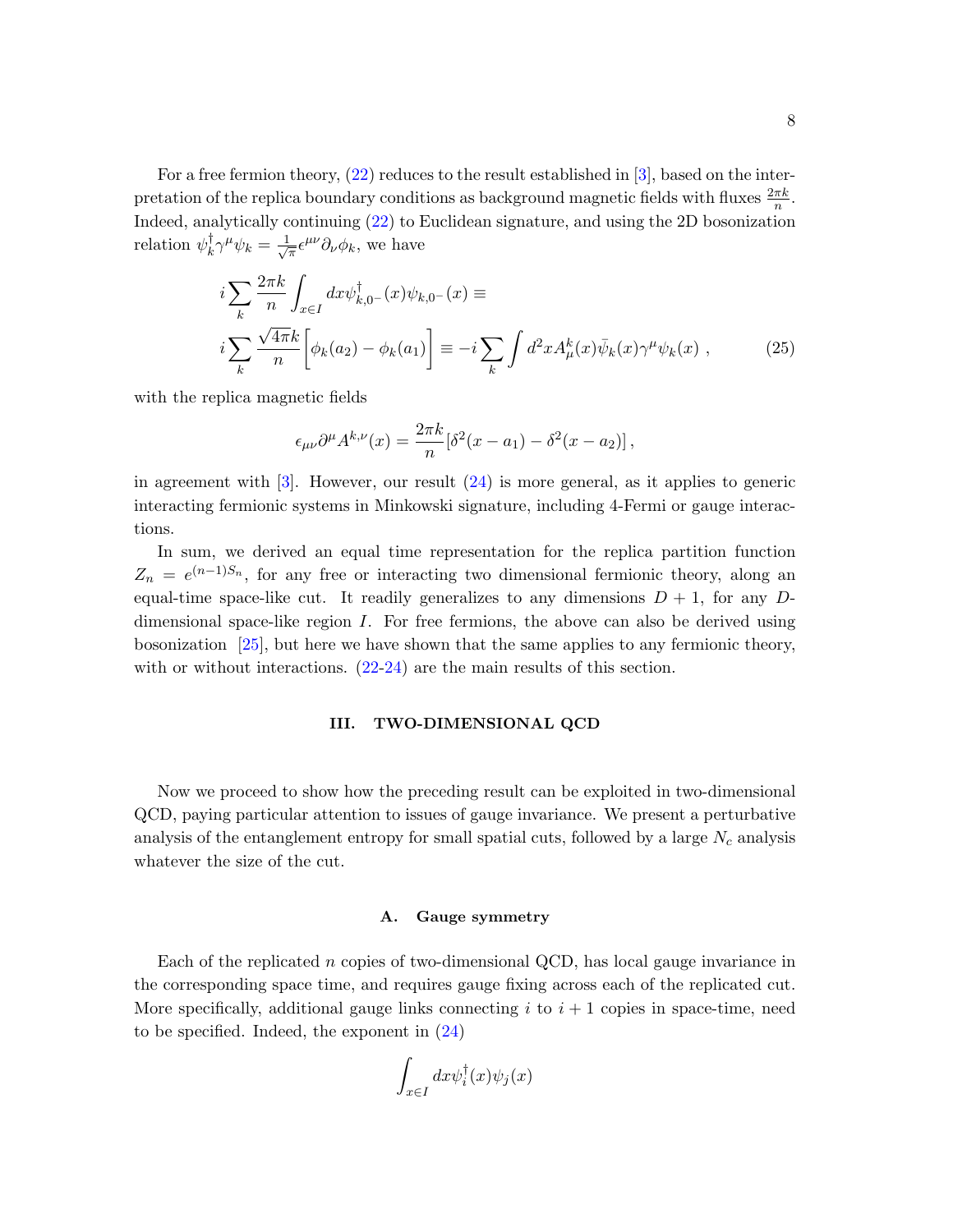while local in x-space, is off-diagonal in replica i-space. While gluing the replicated spacetimes, the gauge transformation from one edge in the i-patch say at time  $0^-$ , has to be adjusted so to match the gauge transformation from the other edge in the i+1-patch at time  $0^+$ . This means fixing the gauge along the cut. In two dimensions we may choose a gauge, e.g. the axial gauge or temporal gauge, where the only physical degrees of freedom are fermions, and then apply the above construction solely to the fermions. The two approaches are not necessarily equivalent. The former in terms of the gauge fields, is explicitly gauge dependent, while the latter in terms of solely the fermionic fields, is implicitly gauge dependent through the inverted gauge propagator. The elimination procedure of the gauge fields, does not work in higher dimensions. Finally, because of local gauge symmetry, replica partition functions lack in general, an interpretation as the trace over a reduced density matrix in a Hilbert space, viewed as a tensor product.

This notwithstanding, we may use [\(24\)](#page-6-2) in either Minkowski or Euclidean signature as a definition of  $Z_n$ , and proceed to evaluate it either perturbatively, or non-perturbatively using the planar approximation (alternatively a lattice evaluation). In all cases, gauge fixing is required. Below, we show that while  $Z_n$  and the ensuing Renyi entropy  $S_n$ , are in general gauge dependent, the leading contributions at small and large cuts, are gauge independent. The same results, will be shown to follow from a gauge invariant holographic construction.

#### B. Perturbative analysis on the light front

The representation of the fermion replica partition function as an equal-time correlation function, allows generalization to any cut along the direction  $n^{\mu}$  in a manifestly invariant manner

$$
Z_n(x^{\mu} = Ln^{\mu}) = \langle \Omega_n | \mathcal{T} \exp\left[\sum_k i \frac{2\pi k}{n} \int_0^L ds n^{\mu} \epsilon_{\mu\nu} j_k^{\nu}(s n^{\mu})\right] |\Omega_n\rangle , \qquad (26)
$$

where  $\epsilon_{\mu\nu} j_k^{\nu}(x)$  is the vector current operator for the fermion  $\psi_k$ . This representation is manifestly Lorentz invariant. Therefore, the partition function  $Z_n(x)$  depends only on the Lorentz invariant length  $\sqrt{-x^2}$  of the separation, but not the direction. Furthermore, assuming that  $j_k^{\nu}(x)$  satisfies the standard local commutation relations, one can show that the  $Z_n(x)$  should have the same analyticity properties, in particular the domain of analyticity, and the  $i\epsilon$  prescription as a two point function of local scalar fields.

To proceed, we use the LC gauge, and represent the LF time evolution as a path integral, for which we need to evaluate

$$
\left\langle \exp \left[ \sum_{ij} \sum_{k} i \frac{2\pi k}{n} e^{i \frac{2\pi k}{n} (i-j)} \int_{a_1^-}^{a_2^-} dx^- \psi_i^{\dagger} (0, x^-) \psi_j (0, x^-) \right] \right\rangle_{\text{int}} . \tag{27}
$$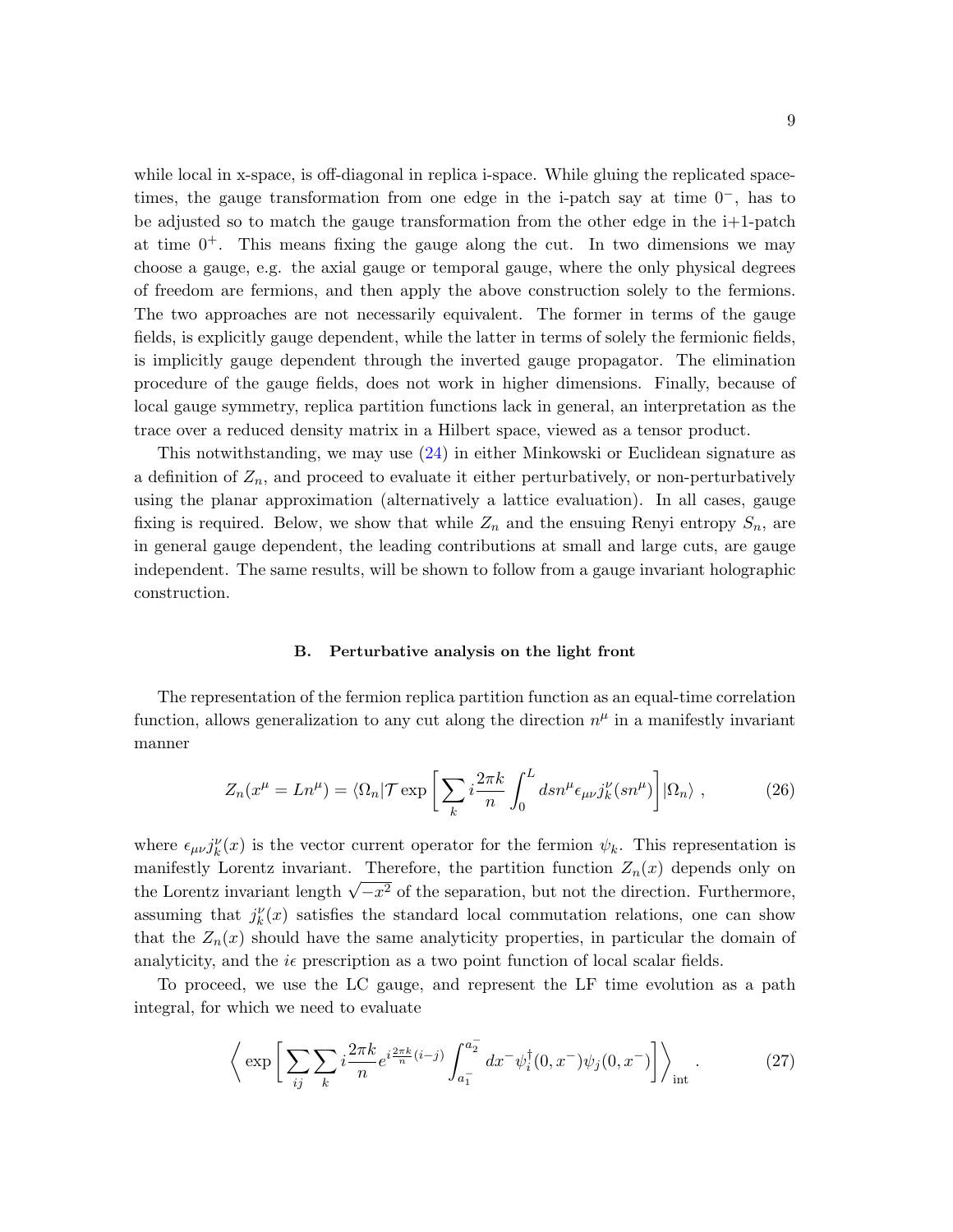But since the equal LF time field is equivalent to a set of free-field, the above is the same as the non-interacting theory. All the vacuum diagrams vanish due to the fact that

$$
H_{\rm int}|0\rangle_{\rm free} = 0. \tag{28}
$$

FIG. 2. A typical vacuum insertion that vanishes in the LF perturbation theory.

The representation as a correlation function, allows a perturbative expansion using standard Feynman rules. For a free fermion, this reproduces the well known result. Indeed, if one consider  $\ln Z_n$ , then only the connected diagrams will contribute

$$
\ln Z_n(L) = \sum \text{connected diagrams with insertions of } \int dx \psi^{\dagger} \psi . \tag{29}
$$

For a free fermion, this means loops with arbitrary numbers of  $\bar{\psi}_k \gamma^0 \psi_k$  insertions. However, due to the absence of anomalies for any fermion loop with more than three fermion propagators, an application of the vector and axial Ward identities, shows that all loops (with more than three insertions) vanish. The only non-vanishing diagram is the vacuum polarization diagram shown in Fig. [3,](#page-10-0) at the origin of the 2D axial anomaly. A direct calculation leads to the standard central charge  $\frac{N_c}{3}$ .

More specifically, the vacuum polarization diagram in Fig. [3](#page-10-0) contributes as

$$
\ln Z_n|_{\text{bubble}} = \frac{N_c}{2} \sum_k \left(\frac{2\pi k}{n}\right)^2 \int \frac{d^2 p}{(2\pi)^2} \Pi^{00}(p) \frac{2 - 2\cos p^2 L}{(p^2)^2} ,\qquad (30)
$$

for a massive fermion one has the well known vacuum polarization in 2D

$$
\Pi^{00}(p) = \frac{(p^z)^2}{\pi} \int_0^1 dx \frac{1}{p^2 + \frac{m^2}{x(1-x)}} ,
$$
\n(31)

with the result

$$
\ln Z_n|_{\text{bubble}} = -\frac{(n^2 - 1)N_c}{12n} \int_0^1 dx \int_{-\infty}^\infty dp_z \frac{1 - \cos p_z L}{\sqrt{p_z^2 + \frac{m^2}{x(1 - x)}}} \,. \tag{32}
$$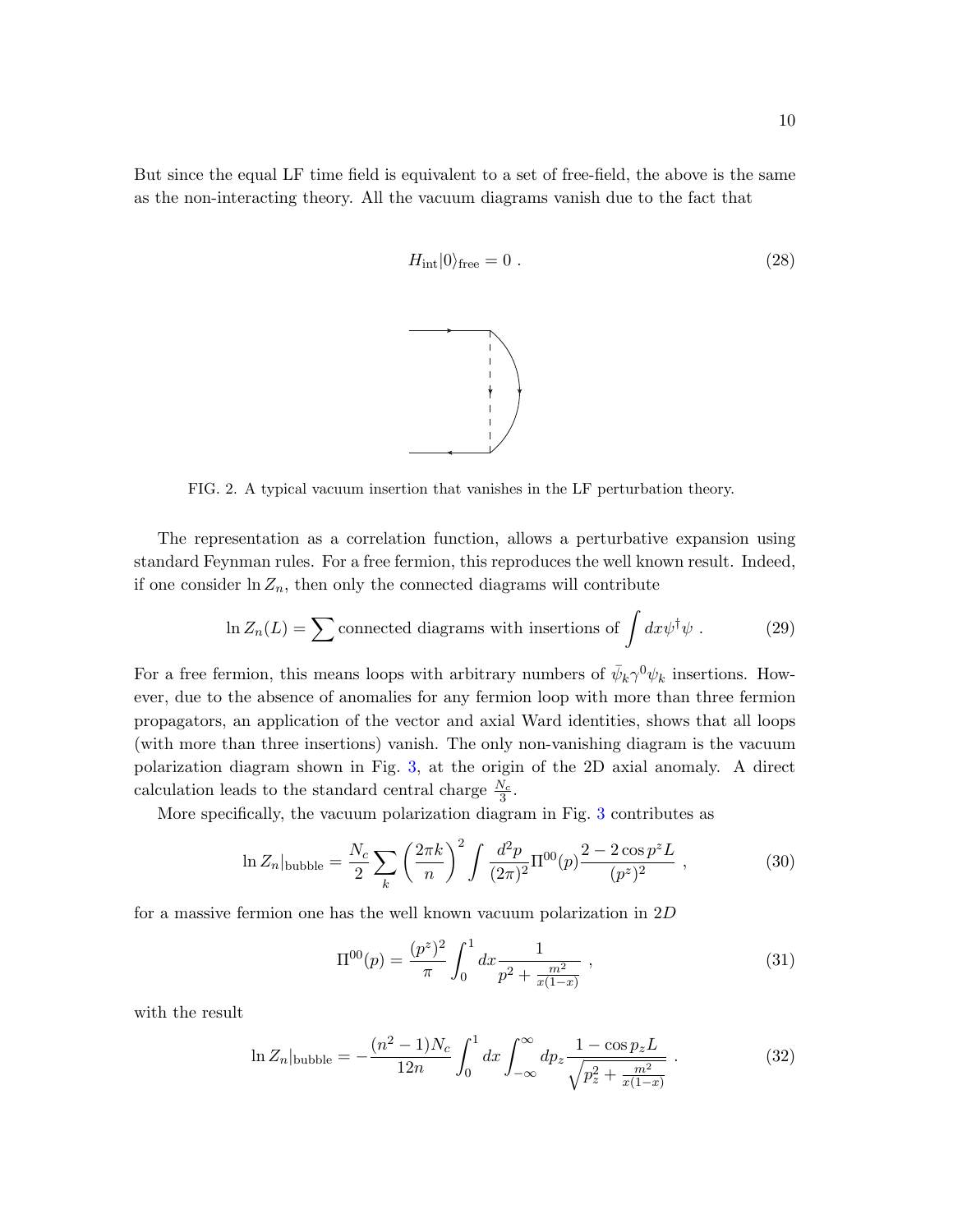The first term diverges in the UV. Using the UV regulator

$$
1 - \cos p_z L \to \cos p_z a - \cos p_z L,
$$

the result is

$$
\ln Z_n|_{\text{bubble}} = -\frac{(n^2 - 1)N_c}{6n} \int_0^1 dx \left[ K_0 \left( \frac{ma}{\sqrt{x(1-x)}} \right) - K_0 \left( \frac{mL}{\sqrt{x(1-x)}} \right) \right],\tag{33}
$$

with the Renyi entropy  $(3)$  in the form

<span id="page-10-1"></span>
$$
S_n = \frac{(n+1)N_c}{6n} \int_0^1 dx \left[ K_0 \left( \frac{ma}{\sqrt{x(1-x)}} \right) - K_0 \left( \frac{mL}{\sqrt{x(1-x)}} \right) \right] \to \frac{N_c}{3} \ln \left( \frac{L}{a} \right) \tag{34}
$$

The rightmost result follows in the massless limit  $(m \to 0)$ , for  $n = 1$ . The L-dependent central charge is

$$
c_n(L) = L\frac{dS_n}{dL} = \frac{(n+1)N_c}{6n} \int_0^1 dx \frac{mLK_1(\frac{mL}{\sqrt{x(1-x)}})}{\sqrt{x(1-x)}},
$$
\n(35)

which is seen to decay exponentially as  $N_c e^{-2mL}$ , at large L. The Renyi entropy [\(34\)](#page-10-1) at large  $L$ , is dominated by the constant UV contribution

<span id="page-10-2"></span>
$$
\frac{(n+1)N_c}{6n} \left( \int_0^1 dx K_0 \left( \frac{ma}{\sqrt{x(1-x)}} \right) + \mathcal{O}(e^{-2mL}) \right) \to \frac{(n+1)N_c}{6n} \left( \ln \left( \frac{1}{ma} \right) + \mathcal{O}(e^{-2mL}) \right)
$$
\n(36)



<span id="page-10-0"></span>FIG. 3. The vacuum polarization contribution to  $\ln Z_n$  in Eq. [\(19\)](#page-6-0). The crossed dots denote insertions of the operator  $\int dx \psi^{\dagger} \psi$ . For massless free fermions, it is the only non-vanishing diagram, and contributes t the known  $c = \frac{N_c}{3}$ . For a super-renormalizable theory, this is the only diagram that contains a UV divergence.

Since the interaction is super-renormalizable (valid also for 2D QED), any diagram with interactions vertices will be less singular than the vacuum polarization diagram. In other words, they are UV free, and contribute  $\mathcal{O}(g^{2n}L^{2n})$  at short distances. The dominant contribution at small  $L$ , is therefore

$$
S(L) = \frac{N_c}{3} \ln \frac{L}{a} + \mathcal{O}(g^2 L^2) \tag{37}
$$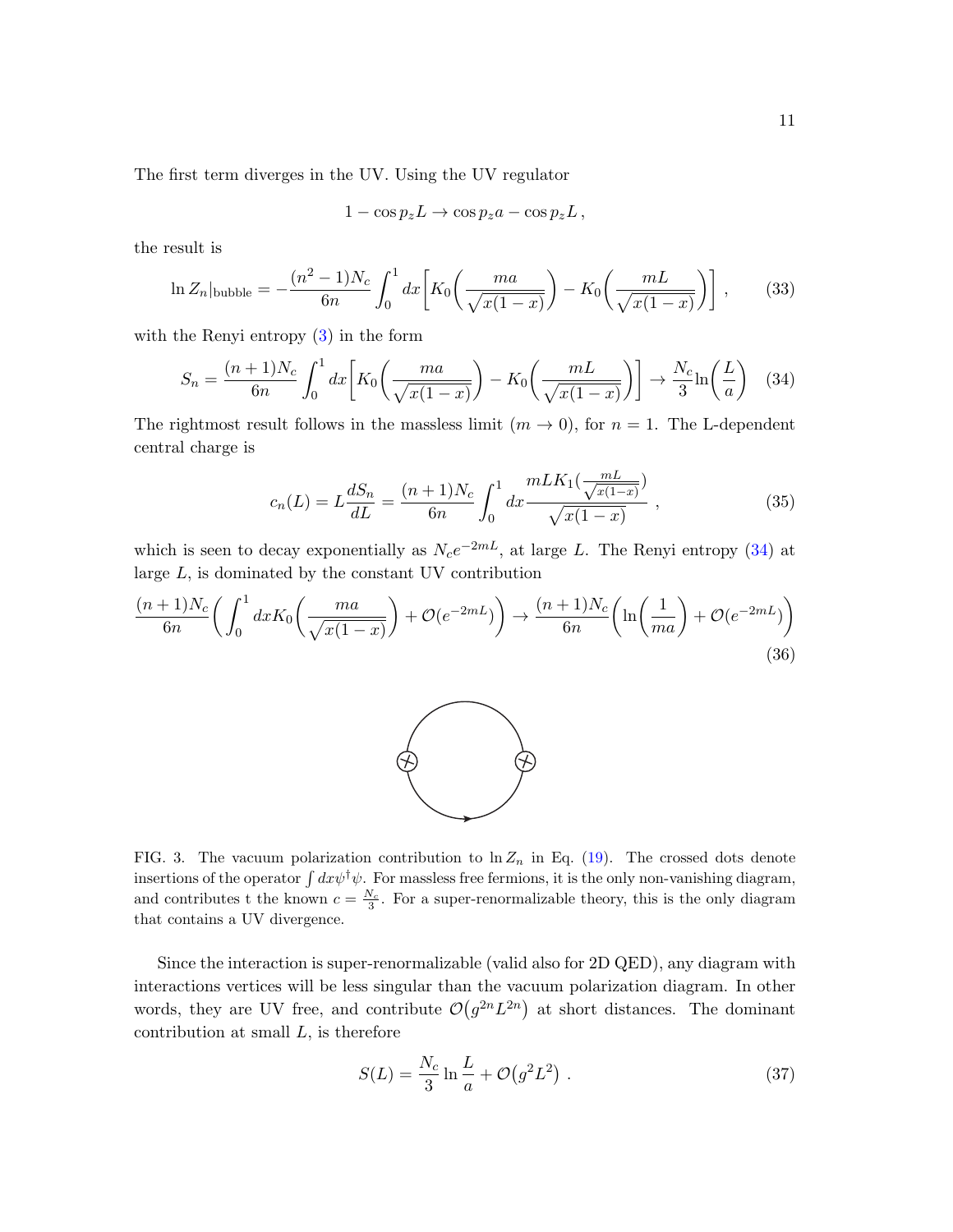On the other hand, we expect exponential decay with  $L$  at large  $L$ , for massive fermions.

Finally, we note that for two disjoint intervals, the above formalism allows the calculation of the so-called mutual information,

$$
\ln Z_n(L_1 \cup L_2) - \ln Z_n(L_1) - \ln Z_n(L_2)
$$
  
=  $\sum$  connected diagrams with both insertions in  $L_1$  and  $L_2$ . (38)

Since the distance between  $L_1$  and  $L_2$  are non-zero, the diagrams have a natural UV cutoff and will be convergent. This applies even to super-renormalizable theories (Gross-Neveu) after coupling constant renormalization.

### C. Summing planar contributions with replicas: counting  $n-1$

In the large  $N_c$  limit, the leading contribution is again dominated by a single planar fermion-loop with possible insertions of the charge-operators. We are only interested in the leading  $n-1$  contributions that lead to the entanglement entropy. Here we present a power-counting argument that eliminates most of the diagrams.

Notice that the insertions of the  $\int dx \psi^{\dagger} \psi$  operators in each of the fermion propagator, have the generic structure

$$
\mathcal{G}_{i,j}(p,p') = \delta_{ij} G_0(p,p') + \sum_{m=1}^{\infty} G_m(p,p') A_{ij}^m , \qquad (39)
$$

where  $p$  and  $p'$  denotes the incoming and outgoing momenta, and

$$
A_{ij}^{n} = \sum_{k=-\frac{n-1}{2}}^{\frac{n-1}{2}} e^{-i\frac{2\pi k}{n}(i-j)} \left(\frac{k}{n}\right)^{n}, \qquad (40)
$$

is an ij-matrix in replica space, with eigenvalues  $(\frac{k}{n})^n$ . For any diagram, the *n* dependence follows from the trace over matrices formed by  $A$ , depending on the locations and numbers of the insertions.

Now consider the generic replica-color structure shown in Figure. [4.](#page-12-0) Inside a single fermion loop there is a ladder formed by  $N$  instantaneous gluons. Let's now make insertions on the fermion propagators. The number of powers of A on each rung is labelled by  $(n_i, m_i)$ where  $i = 0, 1, 2...N$ . Lets show that there exits only a single i in which one of the  $(n_i, m_i)$ can be non-vanishing. Indeed, one can go from the left side, by summing over  $i_1$  one obtain

$$
A_{ii}^{n_1+m_1} \propto \sum_{k=-\frac{n-1}{2}}^{\frac{n-1}{2}} \frac{k^{n_1+m_1}}{n^{n_1+m_1}} , \qquad (41)
$$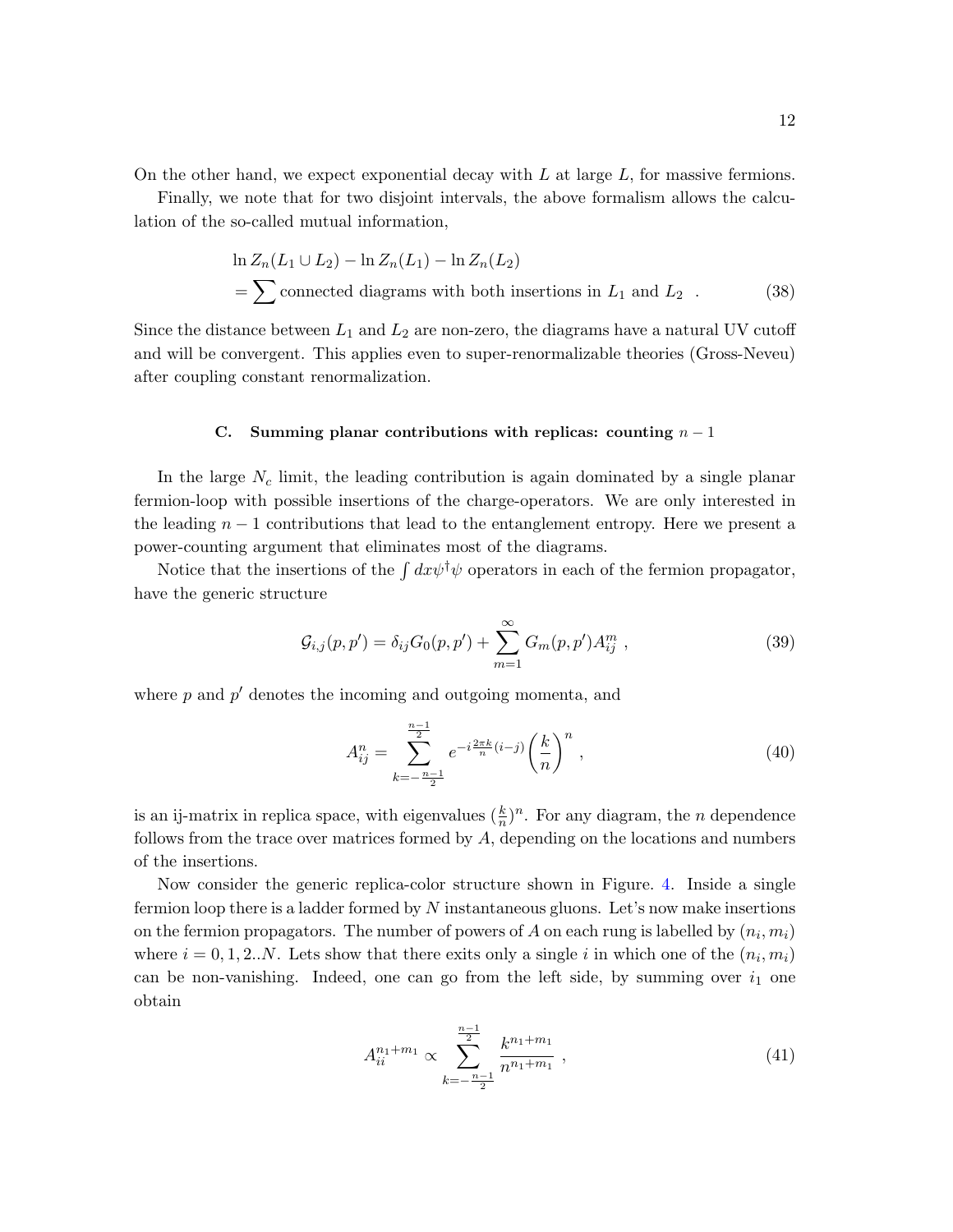

<span id="page-12-0"></span>FIG. 4. A generic replica-color structure of a planar diagram that contributes to  $\mathcal{O}(N_c)$ . The upper diagram follows by inserting the replica fluxes  $(n_i, m_i)$  in the lower diagram, in each of the lines between the gluonic exchanges. The dotted 4-Fermi interactions labeled by the replica index  $i$  in the upper diagram, is short for the integrated gluon exchange from the lower diagram in 2D.

which is independent of i, and is always proportional to  $(n-1)$  as long as  $n_1 + m_1 \neq 0$ . Therefore, if  $n_1 + m_1 \neq 0$ , no other insertions are allowed. Otherwise one obtain  $\delta_{i_1 i_2}$  and go to  $(n_2, m_2)$ . Continue this way the assertion is confirmed.

Given the rules above, it is not hard to find the diagrams that are leading in  $n-1$ . Indeed, a generic planar diagram can be obtained from Fig. [4](#page-12-0) by inserting rainbow-like 1PI diagrams, on each of the fermion propagator. If the operator insertions are outside such rainbows, then the replica-color structure remains the same, and the above argument applies. Specifically, for the *i*-ring with the insertion numbers  $(n_i, m_i)$  possibly non-zero, one may add rainbows between the insertions, without changing the counting in  $n-1$ . Moreover, if the insertions are inside such rainbows, then by moving the legs of the gluons along the contour, one can view the gluons inside the rainbow, as forming a ladder. The other gluons that used to be a ladder, become rainbows. In this way we are again reduced to the previous case.

### D. Order  $\mathcal{O}(N_c)$  contribution

The diagrams that are leading have the topological structure shown in Fig [5.](#page-13-0) In the upper diagram above, at least one of T and T' is non-trivial. If one of T and T' is trivial, then the first diagram reduces to the lower one. However, notice that in these cases the  $T$  and  $T'$  themselves can be viewed as forming rainbows, therefore the above diagrams are really equivalent to the following: arbitrary number of operators inserted in a fermion-loop with arbitrary number equal or grater than 1 of rainbows inserted along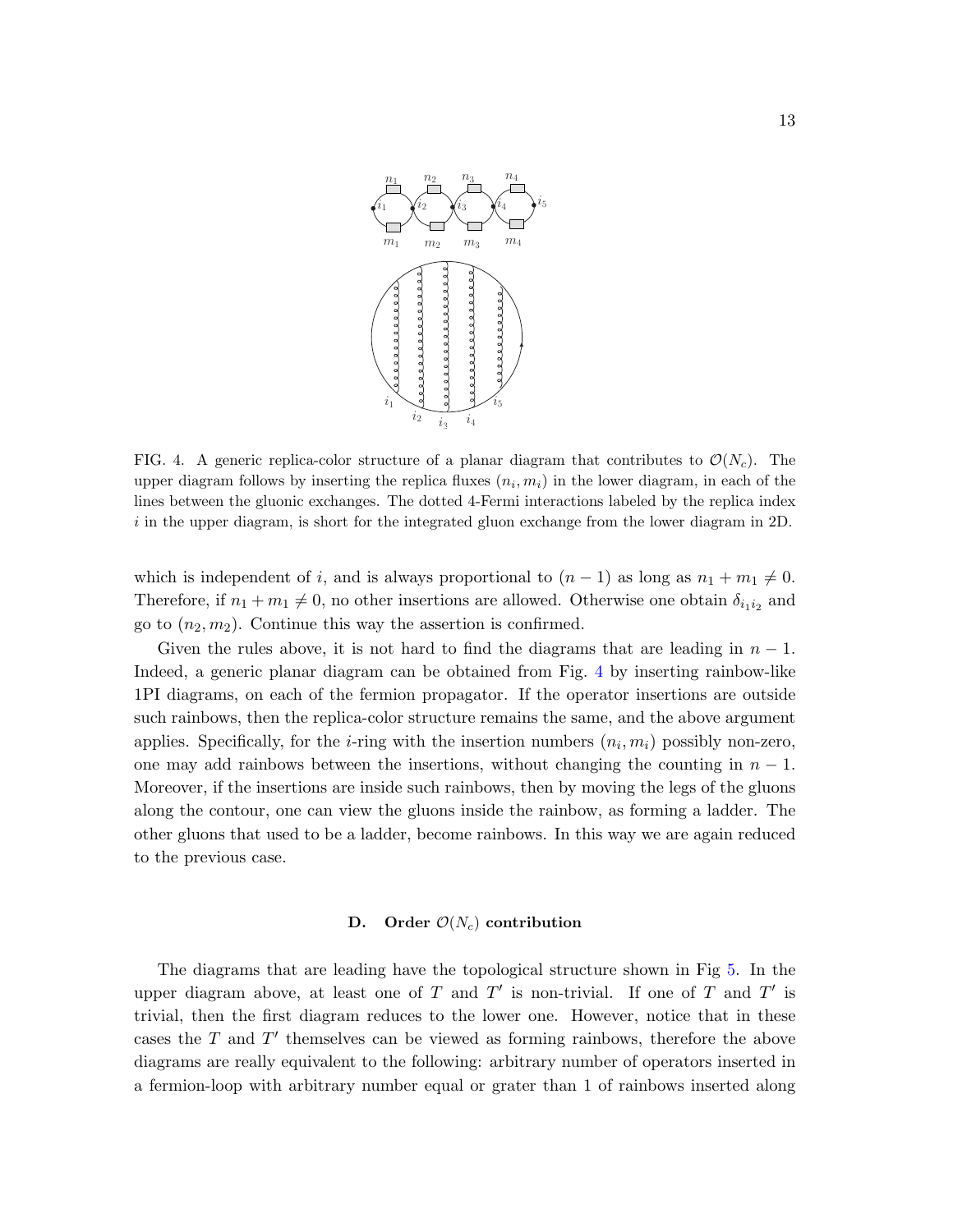

<span id="page-13-0"></span>FIG. 5. The single-loop contribution. The shaded boxes are the planar two to two amplitudes and the insertions are located at the shaded circles. Notice that between two insertions there can be arbitrary numbers of rainbows.

the fermion propagators between them. When combined with the diagram without any rainbow insertions, the fermion propagator between the operator insertions resummes to the dressed one.

With this in mind, the leading  $N_c$  contribution to the entanglement entropy is actually equivalent to that of a free fermion, but with a rainbow dressed propagator

<span id="page-13-1"></span>
$$
S_{N_c} = N_c S(\langle \psi(x - y)\bar{\psi}(0)\rangle_{\text{Rainbow}}), \qquad (42)
$$

Here  $S(G_{\text{Rainbow}}(x - y))$  denotes the entanglement entropy for a free fermion, with a rainbow dressed propagator [\[26,](#page-27-6) [27\]](#page-27-7)

<span id="page-13-2"></span>
$$
G_{\text{Rainbow}}((x - y)) = \int \frac{d^2 p}{(2\pi)^2} e^{-ip(x - y)} \frac{p^+ \gamma^+ + (p^- + \frac{g^2 N_c}{2\pi p^+} - Ag^2 N_c \text{sign}(p^+))\gamma^- + m}{p^2 - m^2 + \frac{1}{\pi}g^2 N_c - Ag^2 N_c|p^+|}
$$
\n(43)

with  $A$  a gauge parameter.

The fact that  $(42)$  through  $(43)$  depends on A, means that in general, the entanglement entropy in a gauge theory, is inherently gauge dependent, even after the elimination of the gauge degrees of freedom in 2D QCD as we discussed earlier. We note that 't Hooft originally identified  $A = \frac{1}{\epsilon^-}$  with an infrared cutoff [\[21\]](#page-27-1), for which its removal from [\(43\)](#page-13-2) will cause the contribution [\(42\)](#page-13-1) to vanish. However, this is a particular gauge choice. In the  $A = 0$  gauge (regular cutoff prescription) [\[26\]](#page-27-6), the rainbow resummation in [\(43\)](#page-13-2) is non-vanishing, with a renormalized squared mass  $\tilde{m}^2 = m^2 - g^2 N_c / \pi \ge 0$ .

Since the gauge dependent part of the self-energy does not change the short distance behavior, the small  $L$  behavior of the resummed entanglement entropy, in the planar approximation, is still dominated by the vacuum polarization diagram. It is gauge invariant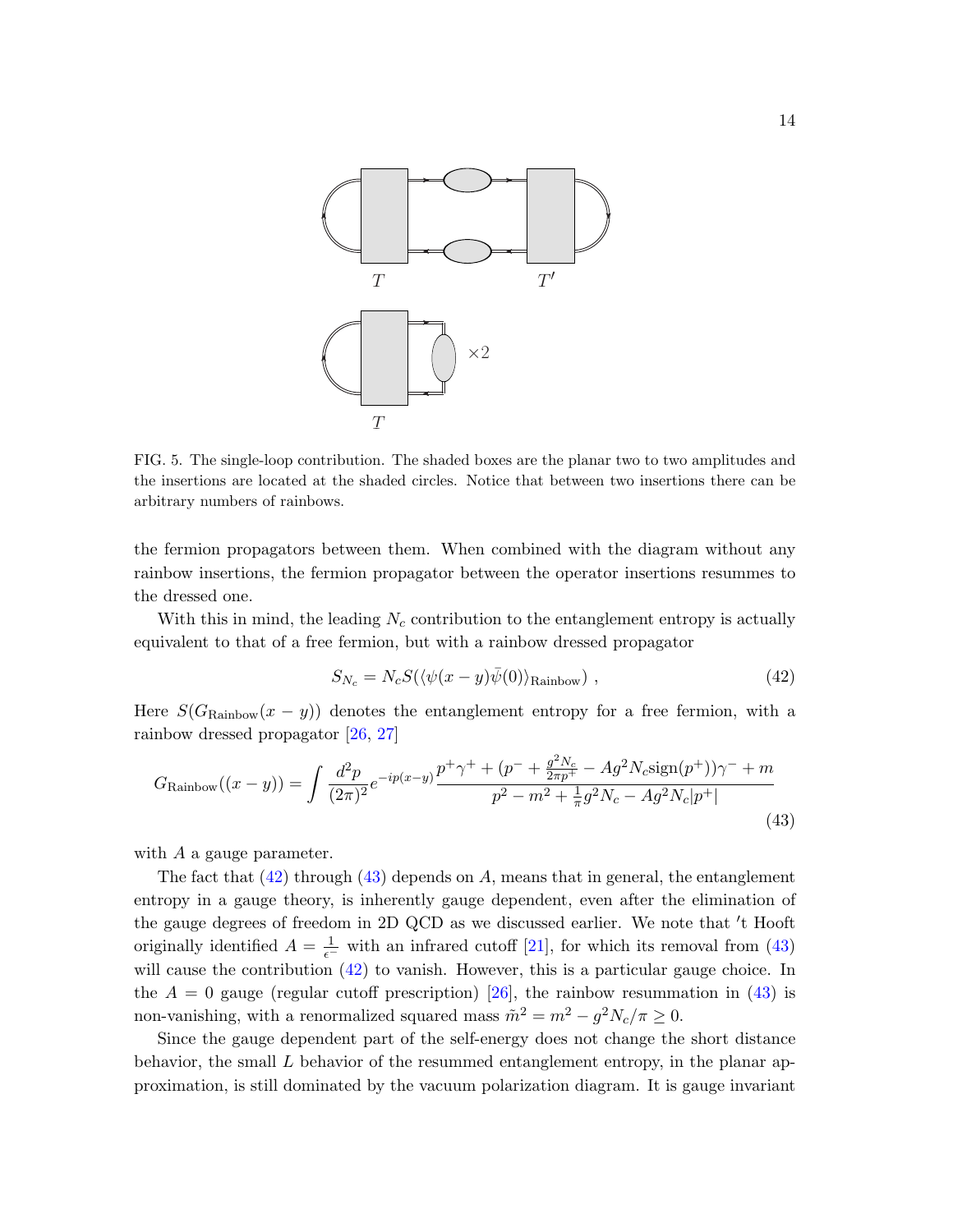(independent of A), and is equal to  $\frac{N_c}{3} \ln \frac{L}{a}$ . This result is reminiscent of the currentcurrent 2-point function which is given by the free fermion loop and of order  $N_c$  [\[28\]](#page-27-8), an illustration of parton-hadron duality in 2D QCD. For  $\tilde{m}^2 > 0$ , the asymptotics of the central charge is seen to vanish as  $N_c e^{-2\tilde{m}L}$ , with the Renyi entropy dominated by the constant UV contribution  $(36)$  at large L, which is also gauge independent! These results are unaffected by the  $\mathcal{O}(1)$  contributions as we discuss below.

Finally, we note that the case  $m = 0$  is pathological with  $\tilde{m}^2 < 0$  tachyonic. In this case, the left and right hand fermions decouple, with the fermionic propagator for the right-hand particle unchanged, while for the left particle it changes to

$$
G^{+}(z) = e^{-ig^{2}N_{c}A|z|}\gamma^{-} \text{sign}(z) \int_{0}^{\infty} \frac{dk^{+}}{4\pi} e^{-ik^{+}|z|-i\frac{g^{2}N_{c}-i0}{\pi k^{+}}|z|} . \tag{44}
$$

At long distance, [\(44\)](#page-14-0) decays only polynomially as  $1/z^{\frac{3}{2}}$ , and the ensuing entanglement will decay also polynomially. On the other hand, since the right-hand fermion remains free, it will contribute only  $\frac{N_c}{6} \ln \frac{L}{a}$  at long distances!

<span id="page-14-0"></span>

<span id="page-14-1"></span>FIG. 6. The first non-vanishing double-loop contribution to  $Z_n$ . The shaded box is the amputated two-body planar amplitude. The crossed circles are the insertions of  $\psi^{\dagger}\psi$ .

#### E. Order  $\mathcal{O}(1)$  contribution

The  $\mathcal{O}(1)$  contributions in the planar approximation, resums the independent mesonic contributions to the entanglement entropy. The meson spectrum contains a would-be Goldstone mode, that may shift the large distance part of the central charge from  $\frac{N_c}{3}$  to  $\frac{N_c}{3} + \frac{1}{3}$  $\frac{1}{3}$ . We now show that this is not the case.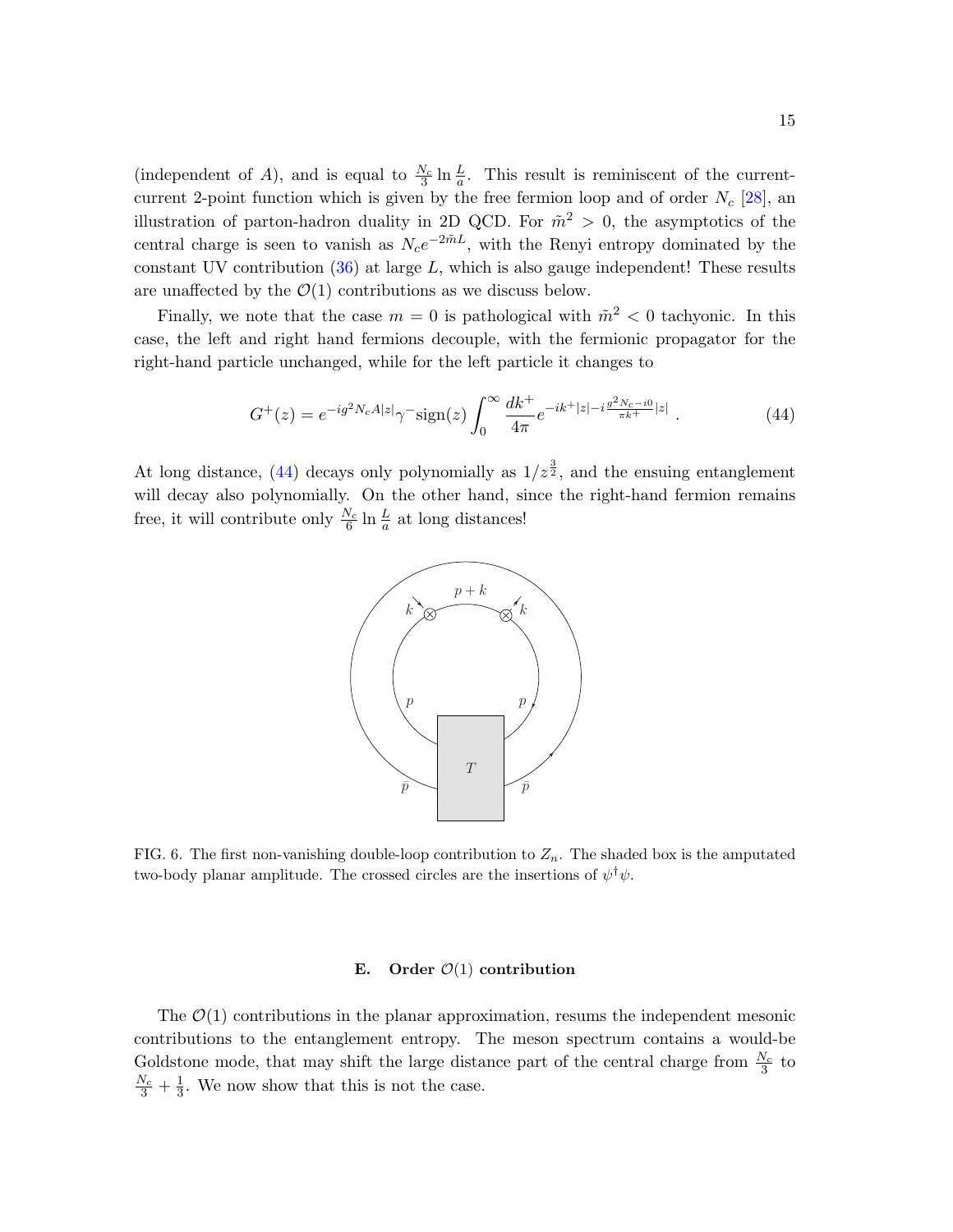The  $\mathcal{O}(1)$  contribution is illustrated in Fig. [6.](#page-14-1) In momentum space, it translates to

$$
\ln Z_n|_{\text{double}} = 2 \times \frac{1}{2} \sum_k \left(\frac{2\pi k}{n}\right)^2 \int \frac{d^2 k}{(2\pi)^2} \tilde{\Pi}^{00}(k) \frac{2 - 2\cos k^2 L}{(k^2)^2} ,\qquad (45)
$$

with  $\tilde{\Pi}^{00}(k)$  given by

$$
\tilde{\Pi}^{00}(k) = \int \frac{d^2p}{(2\pi)^2} \text{tr}S(p)\gamma^0 S(p+k)\gamma^0 S(p)\tilde{T}(p) , \qquad (46)
$$

and

$$
\tilde{T}_{\alpha\alpha'}^{aa'}(p) = \int \frac{d^2 \bar{p}}{(2\pi)} T_{\alpha\alpha';\beta\beta'}^{aa';bb}(p,\bar{p}) S_{\beta'\beta}(\bar{p}) . \tag{47}
$$

Note that only the *forward but off-mass shell* part of the  $T$  matrix is needed. In light cone gauge,  $\tilde{T}$  follows from Fig. [7.](#page-15-0)



<span id="page-15-0"></span>FIG. 7. The LF diagram for  $\tilde{T}(p_0^+, p_0^-)$  where  $p_0^+$  is positive (it is negative for the flipped antiquark line). The shaded box represents the equal incoming-outgoing LF time T matrix, and the dashed line represents the instantaneous gluon at equal LF time.

To evaluate this, one first notices that the equal incoming-outgoing time T matrix in LF gauge is simply given by

$$
T(r^+, r^-, x, y) = \frac{g^2}{(r^+)^2} \left( \frac{\pi r^2}{g^2 N_c} - \frac{\gamma - 1}{x} - \frac{\gamma - 1}{\bar{x}} \right) \delta(x - y)
$$

$$
- \frac{g^2}{(r^+)^2} \left( \frac{\pi r^2}{g^2 N_c} - \frac{\gamma - 1}{x} - \frac{\gamma - 1}{\bar{x}} \right) \left( \frac{\pi r^2}{g^2 N_c} - \frac{\gamma - 1}{y} - \frac{\gamma - 1}{\bar{y}} \right) G(x, y, r^2) , \qquad (48)
$$

with  $\gamma = \pi m^2/g^2 N_c$ . The incoming + component momenta for the quark and the antiquark, are  $xr^+$  and  $\bar{x}r^+$ , and the total incoming LF energy are  $r^-$ . The mesonic Green function  $G(x, y, r^2)$  can be written in terms of the 't Hooft LF wavefunctions  $\phi_n(x)$  for mesons with squared masses  $m_n^2/g^2N_c \sim n\pi$  (large *n*)

$$
G(x, y, r^2) = \sum_{n} \frac{\varphi_n(x)\varphi_n(y)}{\frac{\pi r^2}{g^2 N_c} - \frac{\pi m_n^2}{g^2 N_c}}.
$$
 (49)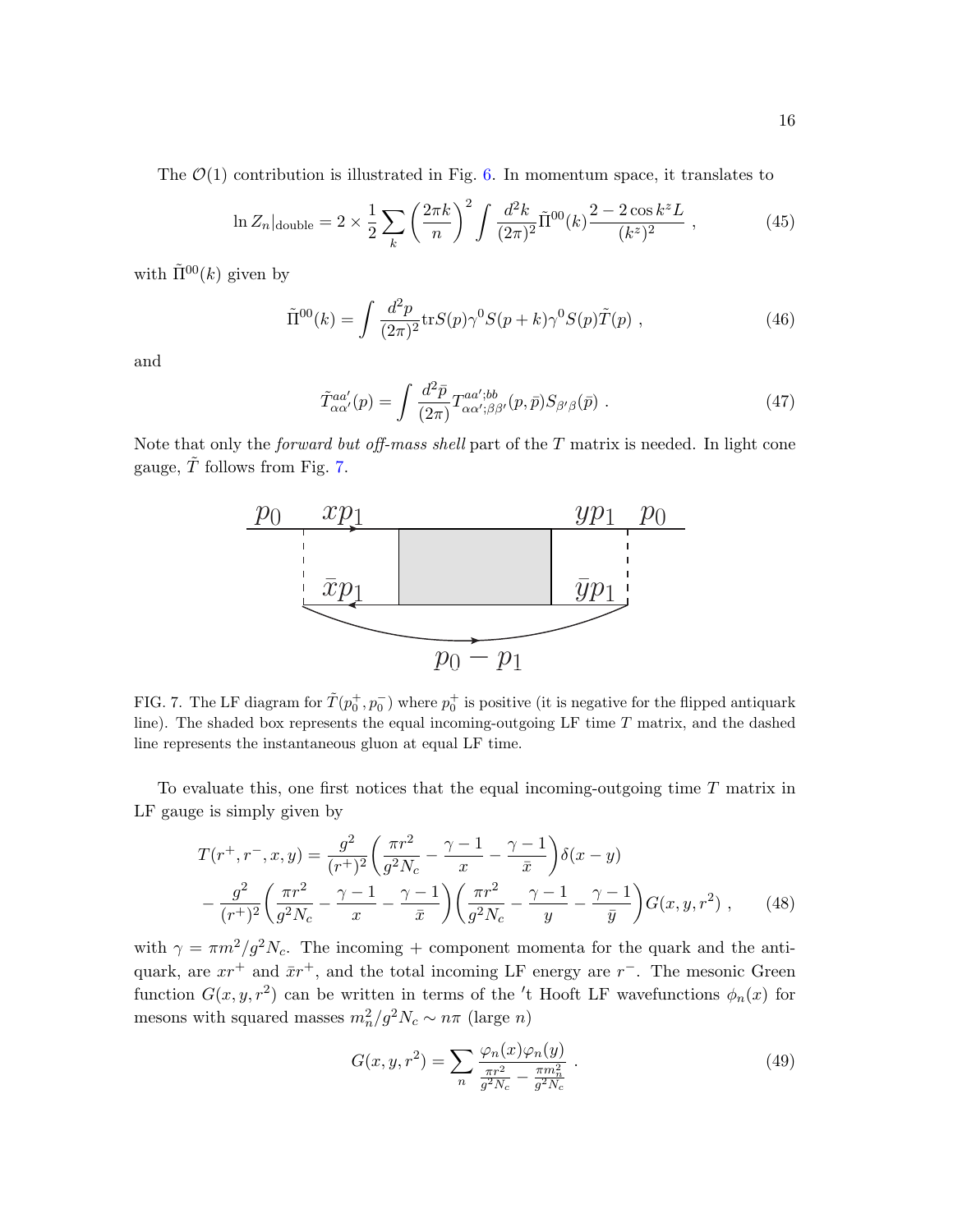Thus,  $\tilde{T}$  can be calculated as

$$
\tilde{T}(p_0) = \frac{(g^2 N_c)^2}{\pi N_c} \sum_n \int_0^1 dx \int_0^1 dy \int dp_1^- \int_0^{p_0^+} \frac{dp_1^+}{(2\pi)^2} \frac{\varphi_n(x)\varphi_n(y)}{(p_0^+ - xp_1^+)^2 (p_0^+ - yp_1^+)^2} \times \frac{(p_0 - p_1)^+}{(p_0 - p_1)^2 - m^2 + \frac{g^2 N_c}{\pi}} \frac{(p_1^+)^2}{(p_1)^2 - m_n^2} . \tag{50}
$$

in the gauge with  $A = 0$  (regular cut-off prescription). The above integral is convergent at  $p_0^+ = p_1^+$  only if  $\varphi_n(x) \sim x^{\beta}$  near the edges with  $0 < \beta < 1$ . The above can be calculated as

$$
p_0^+ \tilde{T}(p_0) \equiv \tilde{\Sigma}(p_0^2)
$$
  
=  $\frac{(g^2 N_c)^2}{\pi^2 N_c} \sum_n \int_0^1 dx dy dz \frac{\varphi_n(x)\varphi_n(y)}{(1 - xz)^2 (1 - yz)^2} \frac{z}{p_0^2 - \frac{m_n^2}{z} - \frac{m^2 - \frac{g^2 N_c}{\pi}}{1 - z}}.$  (51)

This is actually the order  $1/N_c$  correction to the quark-self energy. For an estimation, when  $m^2 = 0$ , there exists zero mass solution to the 't Hooft equation with  $m_n = 0$ , in this case the contribution reads

$$
\Sigma(p_0^2) \sim \frac{(g^2 N_c)^2}{\pi^2 N_c} \int_0^1 dx dy dz \frac{\varphi_0(x)\varphi_0(y)}{(1 - x^2)^2 (1 - y^2)^2} \frac{z}{p_0^2 + \frac{g^2 N_c}{1 - z} + i0} \,. \tag{52}
$$

If one use  $\phi_0 = 1$ , the integral diverges logarithmically near  $z = 1$ . For small but finite m, the contribution is of order  $\sqrt{g^2 N_c}/m$ . When resummed into the fermion propagator, we have

$$
S(p_0) = \frac{p_0^+}{p_0^2 - m^2 + \frac{g^2 N_c}{\pi} + \Sigma(p_0^2)}.
$$
\n(53)

in the  $A = 0$  gauge (regular cutoff prescription). A rerun of the preceding arguments yields a central charge  $\frac{N_c}{3}$ , with no additional  $\frac{1}{3}$  contribution from the would-be Golstone mode at long distances.

#### <span id="page-16-0"></span>IV. SPATIAL ENTANGLEMENT IN EXCITED STATES

The present analysis can be generalized to any excited state  $|N\rangle$ . Using the pertinent interpolating fields to create the excited meson or baryon states, [\(24\)](#page-6-2) readily generalizes to

<span id="page-16-1"></span>
$$
Z_{N_n}(L) = \langle N_n | \mathcal{T} \exp\left[\sum_k i \frac{2\pi k}{n} \int_0^L ds n^\mu \epsilon_{\mu\nu} j_k^\nu (s n^\mu) \right] | N_n \rangle , \qquad (54)
$$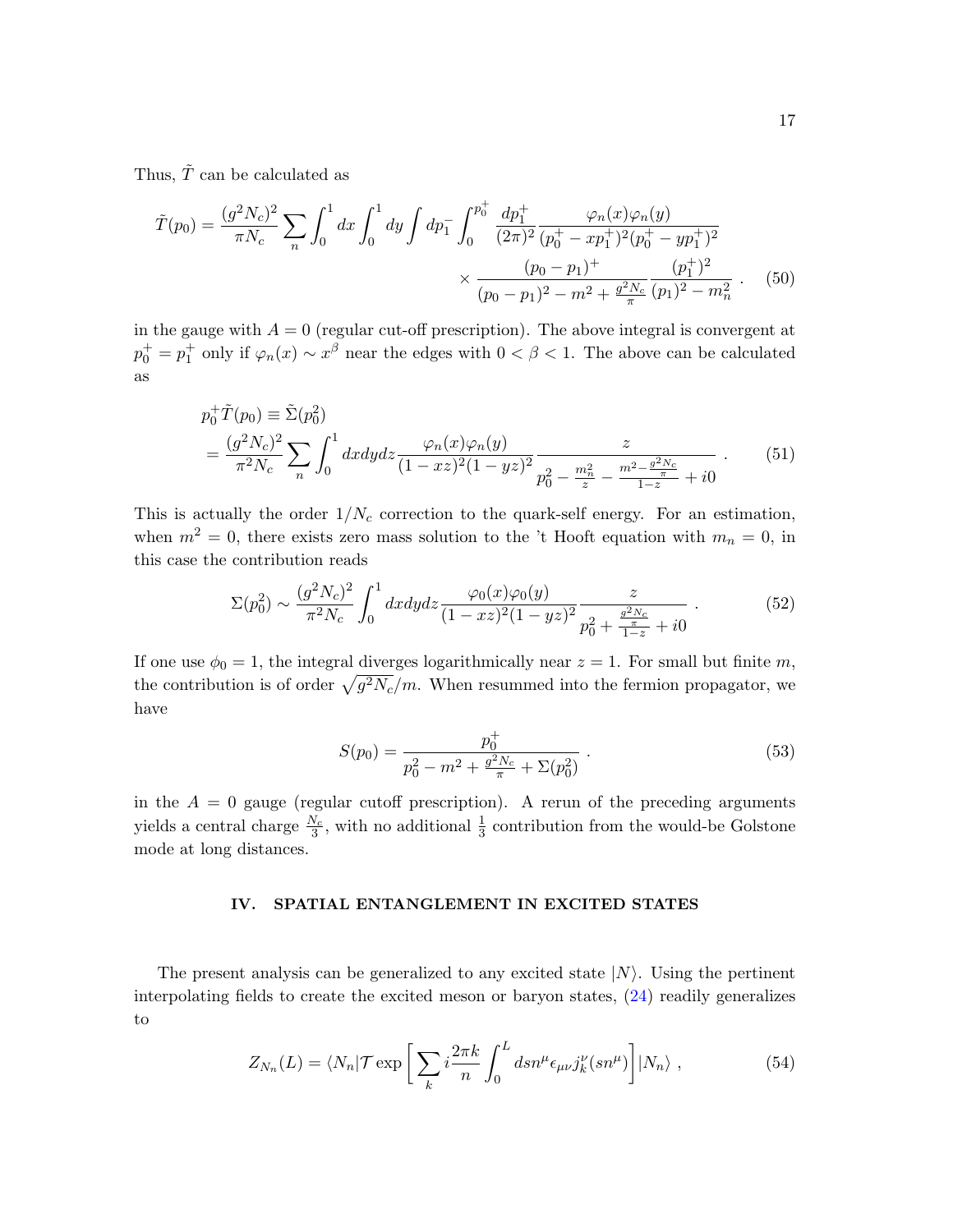where  $|N_n\rangle$  is a tensor product of  $|N\rangle$ , one for each replica copy,

$$
|N_n\rangle = \bigotimes_{i=0}^{n-1} |N\rangle_i . \tag{55}
$$

Moreover, if we choose  $n^{\mu}$  to be along the LF<sup>-</sup> direction, then [\(54\)](#page-16-1) is reminiscent of LF parton distribution functions.

### <span id="page-17-1"></span><span id="page-17-0"></span>A. Free parton on the light front

For a free fermion state of longitudinal momentum  $P^+$  or  $|N\rangle = b_{P^+}^{\dagger}|\Omega\rangle$ , the contributions for different  $k$  factorize,

$$
\ln Z_n = (1 - n)S_n + \sum_{k=-\frac{n-1}{2}}^{\frac{n-1}{2}} \ln \left[ \int_{-\Lambda^-/2}^{\Lambda^-/2} \frac{dxdy}{2\pi\Lambda^-} \frac{i e^{-i(x-y)}}{x - y + i0} \left( \frac{(x - \lambda + i0)(y - i0)}{(y - \lambda - i0)(x + i0)} \right)^{\frac{k}{n}} \right].
$$
\n(56)

Here  $R^-$  is the box size along  $LF^-$ , and  $\Lambda^- = P^+R^-$  and  $\lambda = P^+L^-$  the invariant lengths. In deriving [\(56\)](#page-17-0), we used the bosonized representation for the fermion field  $\psi_k \sim e^{i\phi_k}$  in [\(54\)](#page-16-1). In the large LF box limit with  $L^-/R^- \ll 1$ , the kernel in [\(56\)](#page-17-0) can be reduced,

$$
\ln Z_n - (1 - n)S_n = -\frac{4\lambda}{\Lambda} \sum_{k=-\frac{n-1}{2}}^{\frac{n-1}{2}} \sin^2 \frac{k\pi}{n} \int_0^1 \frac{dxdy}{2\pi} \left[ \frac{(1-x)y}{(1-y)x} \right]^{\frac{k}{n}} \frac{\sin \lambda (x-y)}{x-y} . \tag{57}
$$

The details are in Appendix [A.](#page-24-0) The entanglement entropy follows by performing the  $n \to 1$ limit in  $(57)$ , using the formula  $[3]$ 

$$
\lim_{n \to 1} \frac{1}{1 - n} \sum_{k = -\frac{n-1}{2}}^{\frac{2}{2}} \sin^2 \frac{k\pi}{n} z^{\frac{k}{n}} \sim -\lim_{n \to 1} \frac{2\pi^2 (n - 1)}{4\pi^2 (n - 1)^2 + (z - 1)^2} = -\pi^2 \delta(z - 1) ,\qquad(58)
$$

with the result

 $n-1$ 

$$
S = S(L^{-}) + \frac{4\pi^2 \lambda}{\Lambda^{-}} \int_0^1 \frac{dxdy}{2\pi} \delta(x - y)y(1 - y) \frac{\sin \lambda(x - y)}{x - y} = S(L^{-}) + \frac{\pi \lambda^2}{3\Lambda^{-}}.
$$
 (59)

 $S(L<sup>-</sup>)$  is the vacuum entanglement entropy discussed earlier. For large LF<sup>-</sup> intervals with invariant length  $\lambda = P^+L^-$ , the entanglement entropy of a free fermion on the LF is of order  $\frac{\lambda^2}{\Lambda^-}$ . For small intervals, it is dominated by the Logarithmic contribution from the vacuum in  $S(L^-)$ . In particular, for a free fermionic parton with the least longitudinal momentum  $P^+ = \frac{2\pi}{R^-}$ , [\(59\)](#page-17-2) simplifies to

<span id="page-17-2"></span>
$$
S = S(L^{-}) + \frac{2\pi^2}{3} \left(\frac{L^{-}}{R^{-}}\right)^2.
$$
\n(60)

The additional contribution is the entanglement entropy for a primary state in a free conformal field theory [\[29\]](#page-27-9) with  $h = 1$  and  $h = 0$ .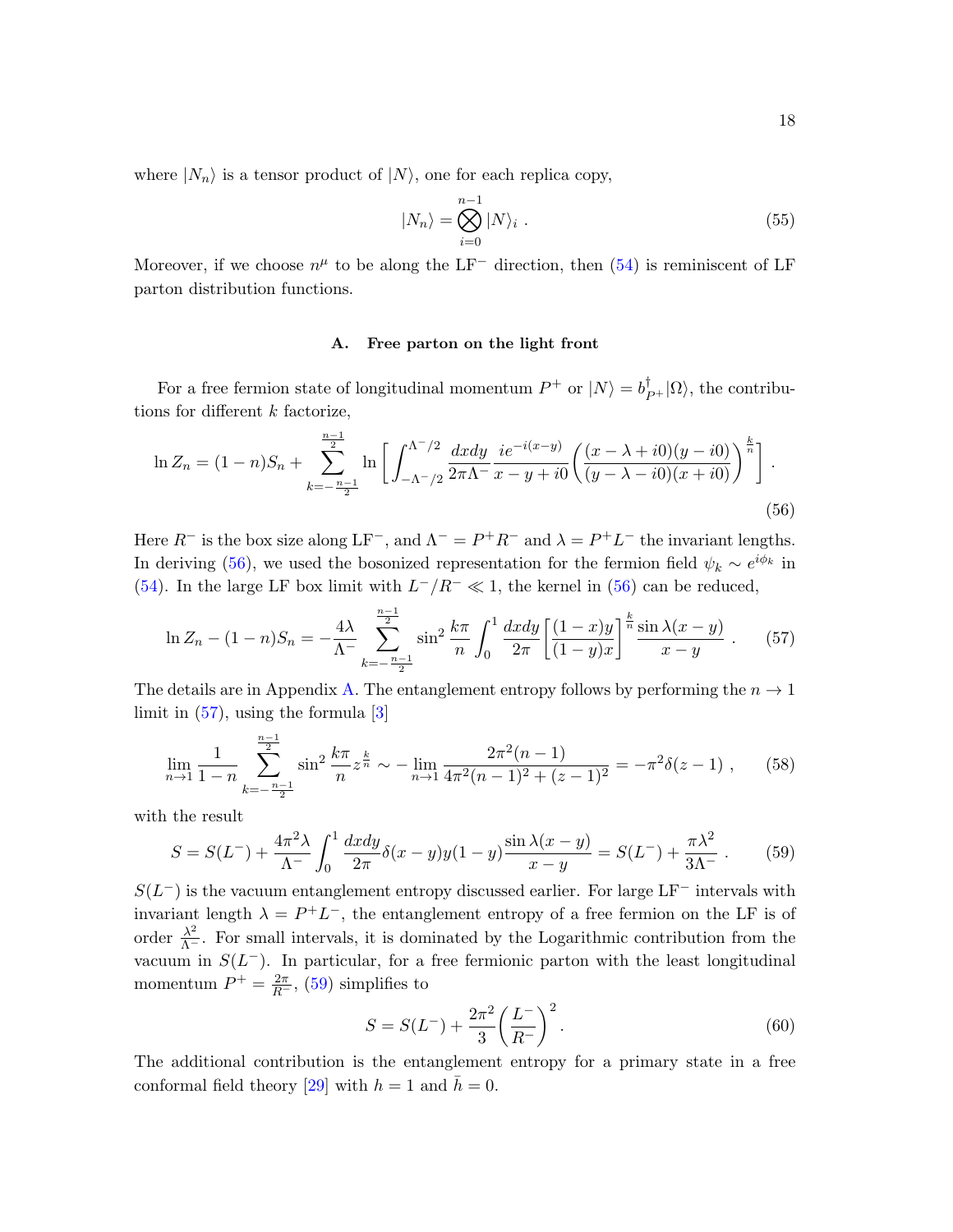#### <span id="page-18-0"></span>B. Free meson on the light front

Consider a bound meson state on the LF, with longitudinal momentum  $P^+$ ,

$$
|l\rangle = B_{l,P^+}^{\dagger}|\Omega\rangle \equiv \frac{1}{(\Lambda^-)^{\frac{1}{2}}} \int d\lambda_1 d\lambda_2 \varphi_l(\lambda_1,\lambda_2) \psi^{\dagger}(\lambda_1) \psi(\lambda_2) |\Omega\rangle , \qquad (61)
$$

with the coordinate space light-front wave function (LFWF)

$$
\varphi_l(\lambda_1, \lambda_2) = \frac{1}{(2\pi)^2} \int_0^1 dx e^{-i\lambda_1 x - i\lambda_2 (1-x)} \varphi_l(x) . \tag{62}
$$

and the normalization  $\int dx |\varphi_l(x)|^2 = 1$ . In the replica states constructed from [\(61\)](#page-18-0), the replica partition function is

<span id="page-18-2"></span>
$$
Z_n(l) = \langle \Omega | \prod_{j=0}^{n-1} B_{l,j} \exp \left[ \sum_k i \frac{2\pi k}{n} \int_0^{\lambda} d\lambda' \psi_k^{\dagger}(\lambda') \psi_k(\lambda') \right] \prod_{j'=0}^{n-1} B_{l,j'}^{\dagger} |\Omega \rangle . \tag{63}
$$

The correponding entanglement entropy to leading order in  $1/\Lambda^{-}$ , is of the form [\(59\)](#page-17-2). More specifically, it is proportional to  $\lambda^2$ , but dressed but the second moments of the quark/antiquark PDFs

<span id="page-18-1"></span>
$$
S = S(L^-) + \frac{\pi \lambda^2}{3\Lambda^-} \left( \langle x_q^2 \rangle_l + \langle x_{\bar{q}}^2 \rangle_l \right) + \mathcal{O}\left(\frac{1}{\Lambda^{-2}}\right) ,\qquad (64)
$$

where

$$
\langle x_q^2 \rangle_l = \int_0^1 dx \, x^2 \, |\varphi_l(x)|^2 \;, \qquad \qquad \langle x_{\bar{q}}^2 \rangle_l = \int_0^1 dx \, \bar{x}^2 \, |\varphi_l(x)|^2 \;, \tag{65}
$$

are the second moments of the quark and antiquark PDFs. The higher and even moments of the PDFs are suppressed by further powers of  $1/\Lambda^{-}$ , in the entanglement entropy [\(64\)](#page-18-1). For the meson state in the Schwinger model, each of the second moment is  $\frac{1}{3}$ .

To derive [\(64\)](#page-18-1), it is best to use a diagrammatic analysis of [\(63\)](#page-18-2) as illustrated in Fig. [8.](#page-19-0) The disconnected bubbles where the meson operators contract among themselves, exponentiate and contribute to the vacuum state entanglement. So we need to consider only the connected diagrams where the combination  $\psi_i^{\dagger} \psi_i$  from the external state, contracts with  $\psi_k^{\dagger} \psi_k$  from the vector operator in the exponent. We now note that each time a  $\psi_i^{\dagger} \psi_i$ from the external state contracts with  $\psi_k^{\dagger} \psi_k$  from the operator insertion, a suppression factor  $1/\Lambda^-$  arises. Hence, the leading  $1/\Lambda^-$  contribution consists of  $n-1$  pairs of external state contracted among themselves, with the remaining pair contracted with  $\psi_k^{\dagger} \psi_k$ from the vector operator insertion.

For a replicated fermion in Fig.  $8$  (top), this contribution is the trace over the *i*-fields, which readily converts to the sum over the k-fields. This reproduces the second term in [A2.](#page-25-1) The extra −1 corresponds to the subtraction of the term with no insertions.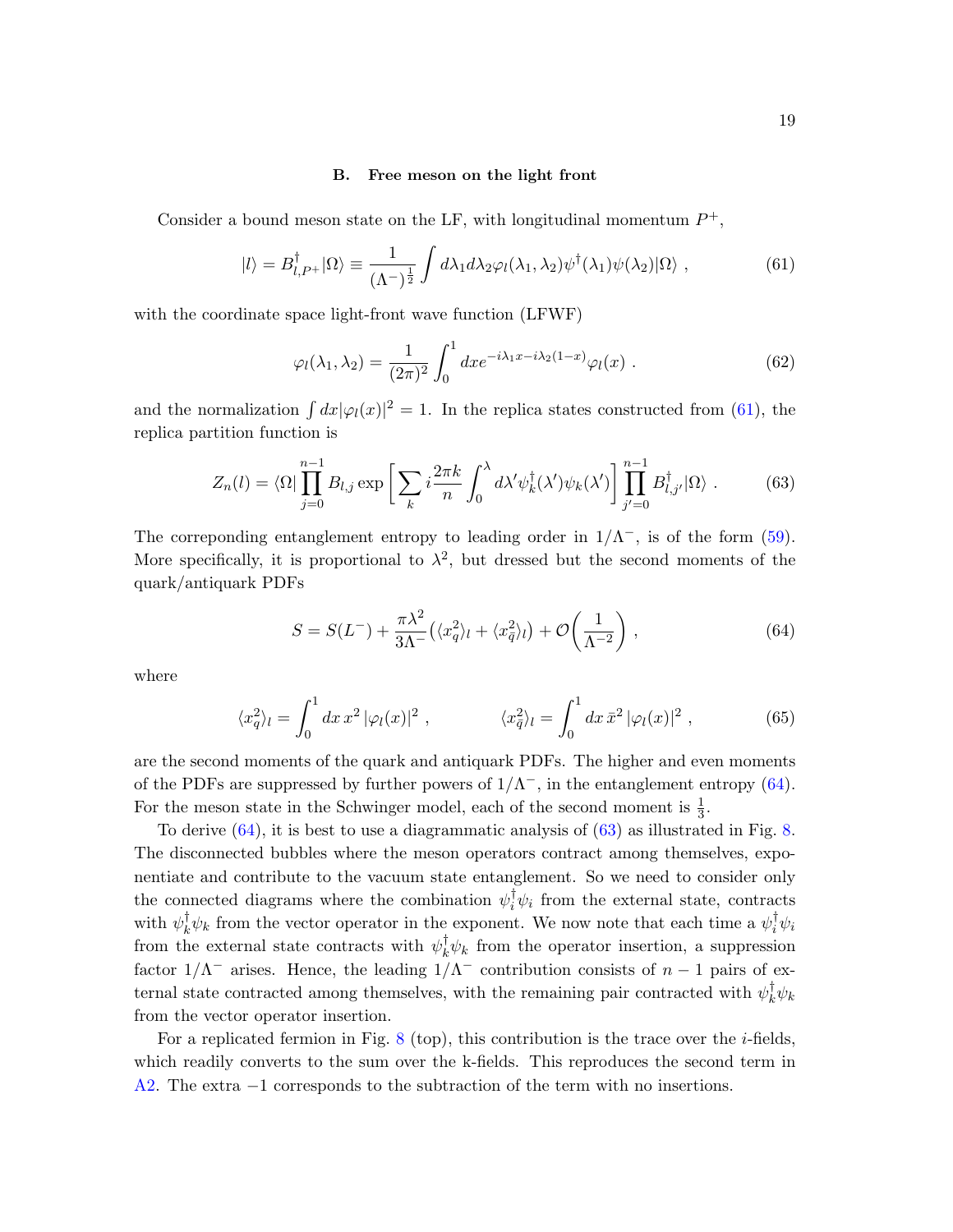

<span id="page-19-0"></span>FIG. 8. The leading  $1/\Lambda^-$  contribution to the spatial entanglement for n-replicated fermion (upper) and n-replicated meson states (lower). The crossed circles denote the vector current operator insertions. To leading order in  $1/\Lambda^-$ ,  $n-1$  pairs of the replicated external states contract with themselves, leaving only one pair for the vector current insertion. To leading order in  $n-1$ , no additional insertion is needed.

This observation extends to the replicated meson state as well. The leading contribution is shown in Fig. [8](#page-19-0) (bottom). For a generic  $n$ , the operators can be inserted simultaneously on the fermion/antifermion lines. To obtain the linear contribution in  $n-1$ , one needs the insertions exclusively on either the fermion, or the antifermion legs, but not both. In this case one reproduces the above free fermion contributions, but weighted over the LFWF of the meson,

$$
S - S(L^{-}) = \frac{1}{\Lambda^{-}} \int_{0}^{1} dx |\varphi_n(x)|^2 \bigg( F_{\text{single}}(x\lambda) + F_{\text{single}}(\bar{x}\lambda) \bigg) , \qquad (66)
$$

where  $F_{\text{single}}(\lambda) = \frac{\lambda^2 \pi}{3}$  $\frac{2\pi}{3}$  is the fermion contribution. This is [\(64\)](#page-18-1), and concludes our derivation. One should mention that although the above derivation is for a free replicated meson state, it can be extended to 2D QCD, using the large  $N_c$  power-counting methods detailed above.

We note that for space-like cuts, the replica partition function  $(63)$  can be regarded as a meson-meson correlation function, with replicated fermionic vector charge insertions. In the limit where the meson sources are asymptotically separated, it is in general a function of the form  $Z_n(P \cdot L, P \cdot R, L^2, R^2)$ , and can be probed on an Euclidean lattice in the same spirit as the quasi-PDF approach in [\[30,](#page-27-10) [31\]](#page-27-11), for parton densities. For say large  $P^z$  and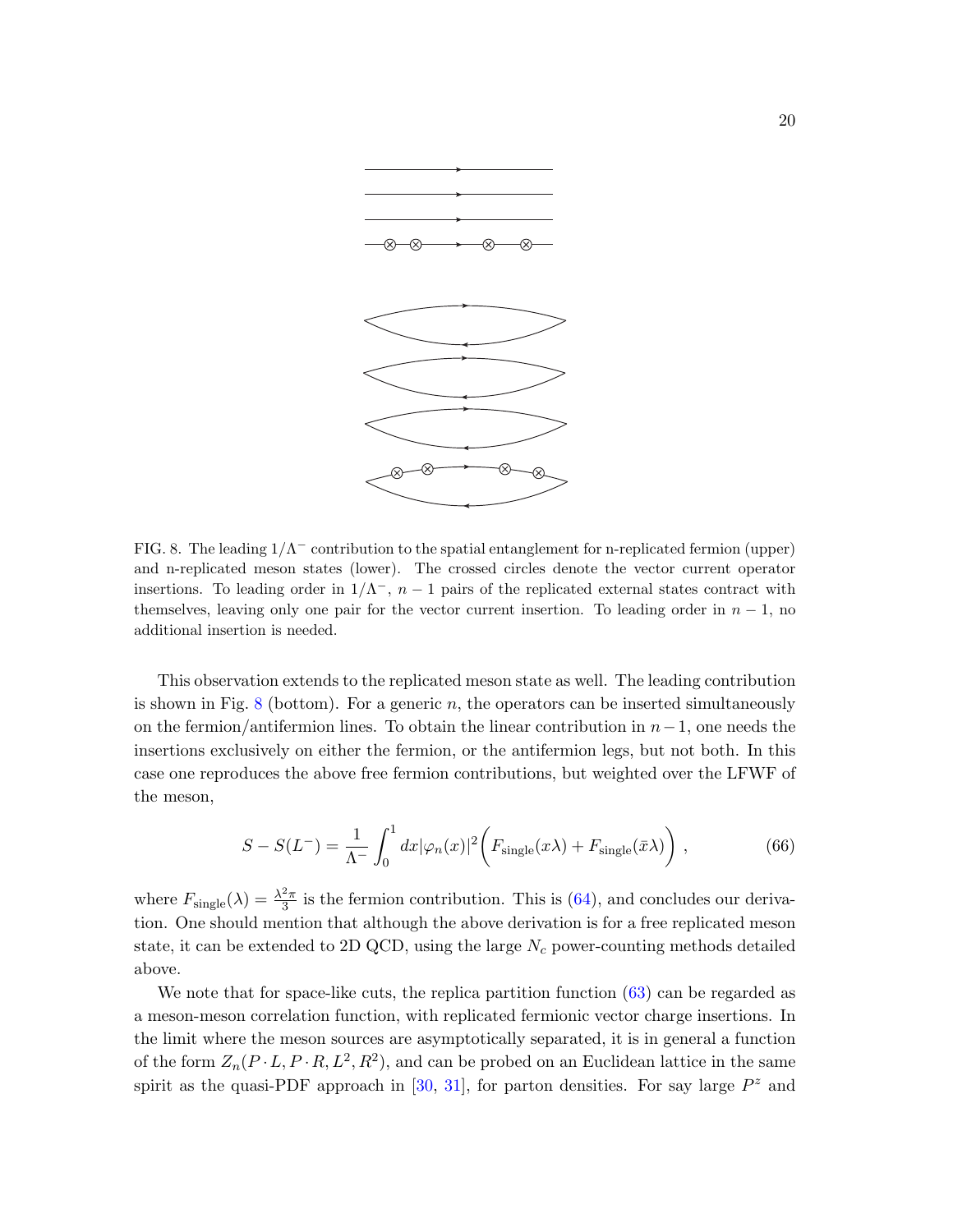### C. Coherent meson state on the light front

In a general bosonic coherent state

<span id="page-20-1"></span>
$$
|\xi\rangle=e^{-\frac{|\xi^2|}{2}-\xi B_l^\dagger}|\Omega\rangle
$$

constructed using [\(61\)](#page-18-0) with  $\xi$  complex valued, the replica partition function is

$$
Z_n(\xi) = \prod_k Z_k(\xi) = \prod_k e^{-|\xi^2|} \langle \Omega | \exp[-\xi^* B_l] \exp\left[i\frac{2\pi k}{n} \int_0^\lambda d\lambda' \psi^\dagger(\lambda') \psi(\lambda')\right] \exp[-\xi B_l^\dagger] |\Omega\rangle \; .
$$
\n(67)

For 2D QCD the reduction of [\(67\)](#page-20-1) in terms of the LFWF  $\varphi_l(x)$  is straightforward, but tedious. This construction maybe used to probe for many-body correlations. [\(67\)](#page-20-1) simplifies considerably for 2D QED or the Schwinger model. Indeed, for the latter  $B_l$  is nothing but the bosonized field, and [\(67\)](#page-20-1) can be reduced by bosonization to

$$
\ln Z_k(\xi) = \ln Z_k - \frac{2\xi k}{n} \frac{\sqrt{2\pi}}{\sqrt{P^+ L^-}} \sin \lambda . \tag{68}
$$

where  $Z_k$  is the vacuum contribution. After summing over k, all the k dependent terms cancel out, with only the vacuum contribution remaining. For the Schwinger model, the bosonic coherent state has the same LF-spatial entanglement as that of the vacuum.

### <span id="page-20-0"></span>V. HOLOGRAPHIC DUAL CONSTRUCTION

In this section, we will construct a soft wall holographic dual to two-dimensional QCD, using the bottom up approach. Using the Ryu-Takayanagi proposal [\[23\]](#page-27-3), we will derive the entanglement entropy geometrically. We will illustrate the derivation, by recalling the construction for two-dimensional CFT with an AdS<sub>3</sub> gravity dual, and then extend it to the non-conformal case of two-dimensional QCD using soft-wall AdS3.

# $A. \quad AdS_3$

Two-dimensional conformal theories map onto  $AdS_3$ , with a central charge  $c = 3R/2G_3$ , with R the radius of  $AdS_3$ , and  $G_3$  the bulk Newton gravitational constant. In this regime,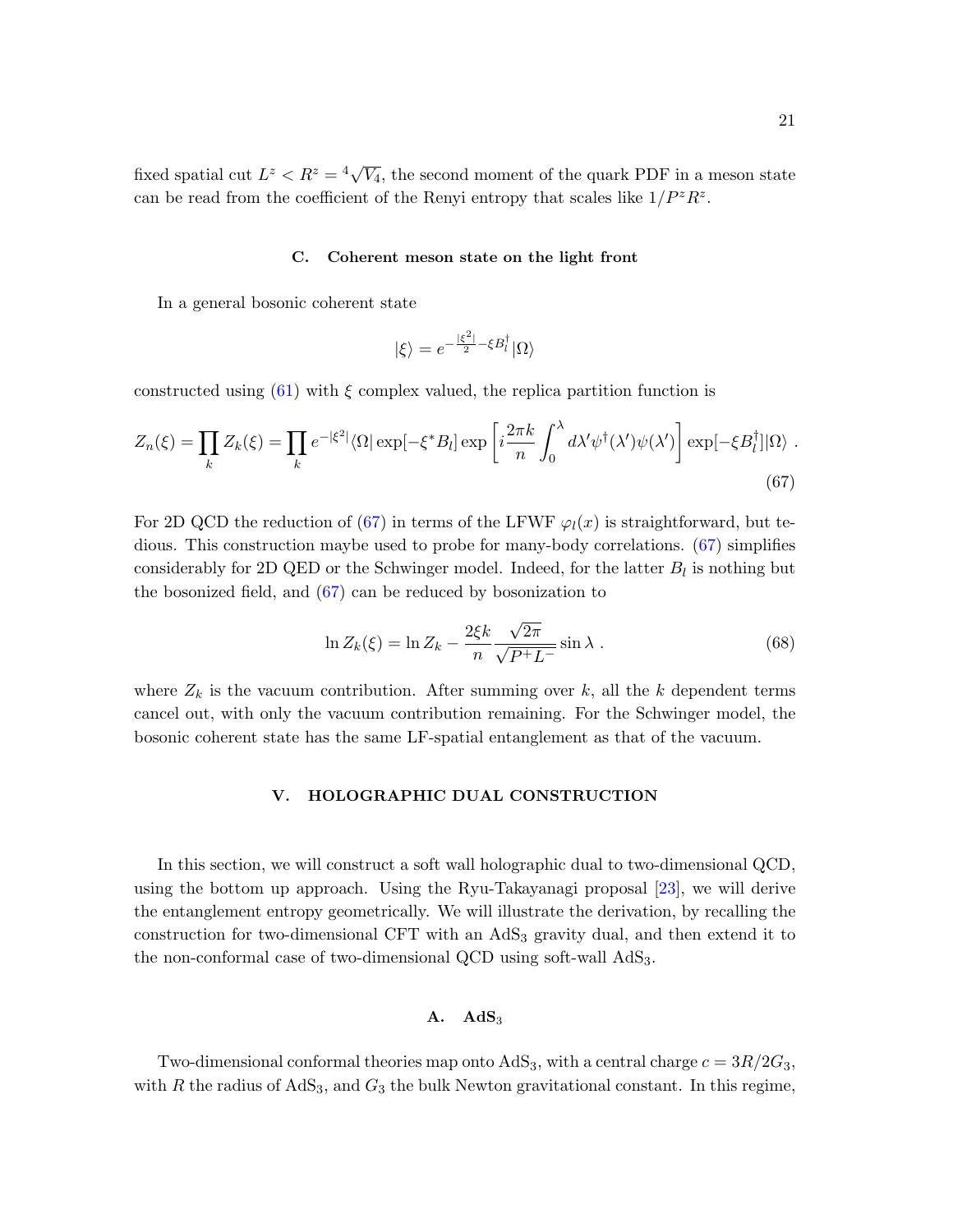the entanglement entropy for the single spatial cut  $L = |a_1 - a_2|$ , can be read in bulk using the Ryu-Takayanagi proposal [\[23\]](#page-27-3)

$$
S = \frac{\gamma_L}{4G_3} \to \frac{c}{3} \log \left( \frac{R}{a} \sin \left( \frac{\pi L}{R} \right) \right) \tag{69}
$$

with  $\gamma_L$  the length of the bulk AdS<sub>3</sub> geodesic. In two dimensions  $G_3 = g_s l_s$  and  $R/G_3 =$  $(R/l_s)/g_s$ , with the string length  $l_s$ . The string coupling is  $g_s \sim 1/N_c$ , with the  $1/N_c$ universal from the genus expansion. For conformal fermions in the fundamental representation, we expect  $R/l_s = # > 1$  (below # is of order 1), with  $c = N_c$ .

In Poincare coordinates with line element

$$
ds^{2} = \frac{R^{2}}{z^{2}} \left( -dt^{2} + dx^{2} + dz^{2} \right)
$$
 (70)

the geodesic is a semi-circle  $\dot{x}^2 + \dot{z}^2 = (L/2)^2$ ,

$$
(x(s), z(s)) = \frac{L}{2}(\cos s, \sin s)
$$
\n<sup>(71)</sup>

sustained by the single-cut end-points  $\pm L/2$ , on the Minkowski boundary at  $z = a \ll L$ (range  $2a/L \leq s \leq \pi - 2a/L$ ). The geometric entanglement entropy is the length of the geodesic in Planck units

<span id="page-21-0"></span>
$$
S = \frac{1}{4G_3} \int_{2a/L}^{\pi/2} ds \sqrt{g_{MN}\dot{x}^M \dot{x}^N} = \frac{R}{2G_3} \int_{2a/L}^{\pi/2} \frac{ds}{\sin s} = \frac{R}{2G_3} \log\left(\frac{\pi L}{a}\right)
$$
(72)

# B. Soft-wall  $AdS_3$

Assuming now the geometry is controlled by a soft-wall  $AdS_3$ 

$$
ds^{2} = \frac{e^{-\kappa^{2}z^{2}}}{z^{2}}(dz^{2} + dx^{2} - dt^{2}),
$$
\n(73)

where  $\kappa^2 \propto g^2 N_c$  plays the role of the "string tension". The minimal surface is parameterized by

$$
(x, z, t) = (x(s), z(s), 0) , \t(74)
$$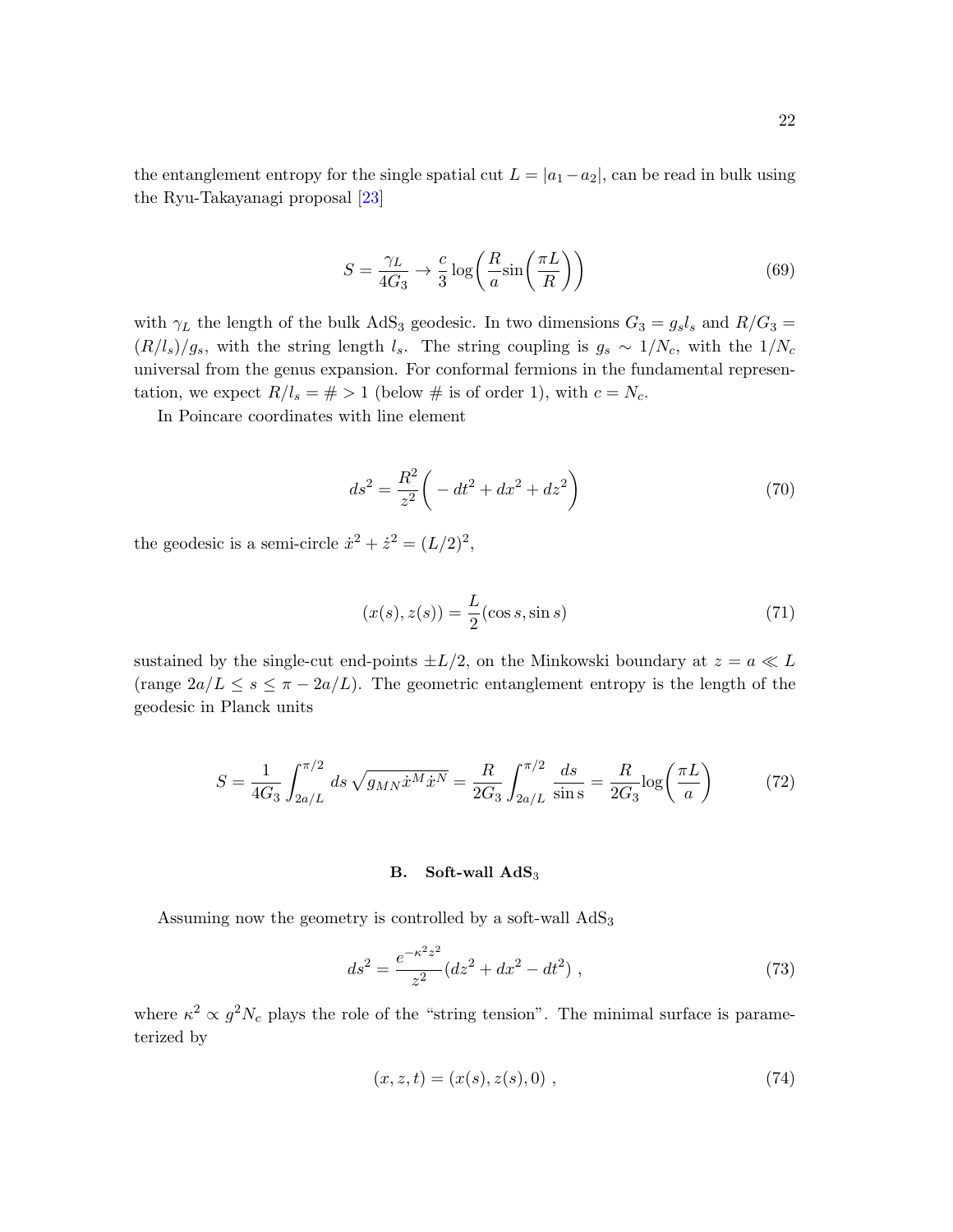

FIG. 9.  $F(\tilde{z}_m)$  in [\(81\)](#page-22-0) as a function of  $\tilde{z}_m$ , with a maximum at  $\tilde{z}_m \sim 1.4$ .

where  $0\leq s\leq 1.$  The 2-dimensional bulk action is

$$
S = \int ds \frac{e^{\frac{-\kappa^2 z^2}{2}}}{z} \sqrt{\dot{x}^2 + \dot{z}^2} , \qquad (75)
$$

for which the minimal surface can be chosen to satisfy

$$
\frac{\dot{x}}{\sqrt{\dot{x}^2 + \dot{z}^2}} \frac{e^{-\frac{\kappa^2 z^2}{2}}}{z} = \alpha \;, \tag{76}
$$

$$
\dot{x}^2 + \dot{z}^2 = \beta^2 \,,\tag{77}
$$

which leads to

$$
\dot{z}^2 = \alpha^2 \beta^2 (z_m^2 e^{\kappa^2 z_m^2} - z^2 e^{\kappa^2 z^2}),\tag{78}
$$

<span id="page-22-1"></span><span id="page-22-0"></span>
$$
\dot{x} = \alpha \beta z e^{\frac{\kappa^2}{2}} \,,\tag{79}
$$

Here  $z_m$  is the maximal value of z attained at  $s=\frac{1}{2}$  $\frac{1}{2}$ , which satisfies

$$
\frac{L}{2} = \int_0^1 ds \dot{x} = \int_0^{z_m} dz \frac{ze^{\frac{\kappa^2 z^2}{2}}}{\sqrt{z_m^2 e^{\kappa^2 z_m^2} - z^2 e^{\kappa^2 z^2}}} \,. \tag{80}
$$

For small  $L$  [\(80\)](#page-22-1) reproduces the circular solution in  $AdS_3$  discussed above. For large  $L$ , we define  $\tilde{z}_m = z_m \kappa$  and  $\tilde{L} = L \kappa$  , so that

$$
\frac{\tilde{L}}{2} = \tilde{z}_m \int_0^1 dt \frac{t}{\sqrt{e^{\tilde{z}_m^2(1-t^2)} - t^2}} \equiv F(\tilde{z}_m). \tag{81}
$$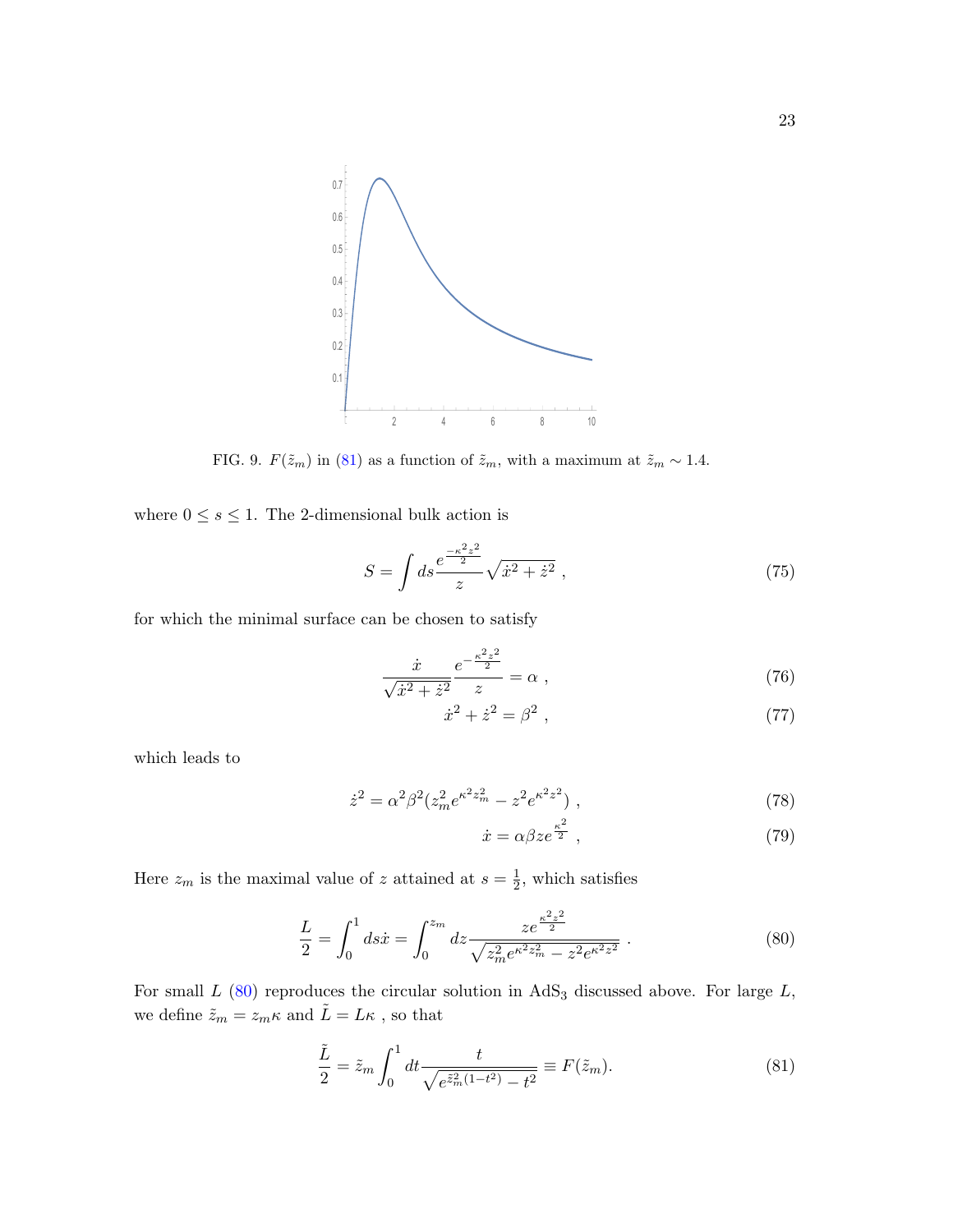For small  $\tilde{z}_m \ll 1$ ,  $F(\tilde{z}_m) = \tilde{z}_m$  and the circular solution follows. However, a maximum develops for  $\tilde{z}_m \sim 1.4$ , so that  $F(\tilde{z}_m) \leq 0.72$ . The connected solutions only exist for small L, at strong 't Hooft coupling

$$
L \le \frac{1.44}{\kappa} \sim \frac{1.44}{\sqrt{g^2 N_c}} \tag{82}
$$

For large L the minimal surface cannot be smoothly connected to the small L solution. A similar observation was also made for D-branes in higher dimensions, where at large L the solution was argued to be made of two disjoints in-falling geodesics [\[32\]](#page-27-12). For the soft-wall model, this disconnected geometry can be approximated by

<span id="page-23-1"></span>
$$
S \approx 2 \times \frac{R}{4G_3} \int_a^{z_m} \frac{dz}{z} = \frac{R}{2G_3} \log\left(\frac{z_m}{a}\right)
$$
 (83)

The net entanglement entropy is a competition between the circular [\(72\)](#page-21-0) and disjoint [\(83\)](#page-23-1) geometries,

$$
\Delta S = S(\kappa L \ll 1) - S(\kappa L \gg 1) = \frac{R}{2G_3} \log \left(\frac{\pi L}{z_m}\right) \to \frac{N_c}{3} \log \left(\frac{\pi L}{z_m}\right) \tag{84}
$$

The Ryu-Takayanagi entropies for small [\(72\)](#page-21-0) and large [\(83\)](#page-23-1) spatial cuts, are in agreement with the perturbative Renyi entropy [\(36\)](#page-10-2), and its non-perturbative analogue  $m \to \tilde{m}$  at large  $N_c$ , respectively.

This interpolation between a connected surface for small cuts, and a disconnected surface for large cuts is similar to the observation put forth in [\[32\]](#page-27-12), for several holographic constructions dual to 4D conformal and confining gauge theories. However, the chief difference in our case stems from the fact that 2D QCD at large  $N_c$ , confines at all distance scales. The geometrical change we observed, is not related to a Hagedorn-like growth in the confined meson spectrum as argued in 4D QCD in [\[32\]](#page-27-12), as there is none in 2D, but is rather a reflection of parton-hadron duality for small intervals in 2D QCD.

### <span id="page-23-0"></span>VI. CONCLUSIONS

We have shown how to extend the replica construction to Minkowski space-time signature, and use it to derive a general formula for the replica partition function in the vacuum state. Our result applies to a large class of interacting theories with fermions with or without gauge fields, for any space-time cut and in arbitrary dimensions. When analytically continued to Euclidean signature, our result can be explicitly reduced to the standard result, using bosonization.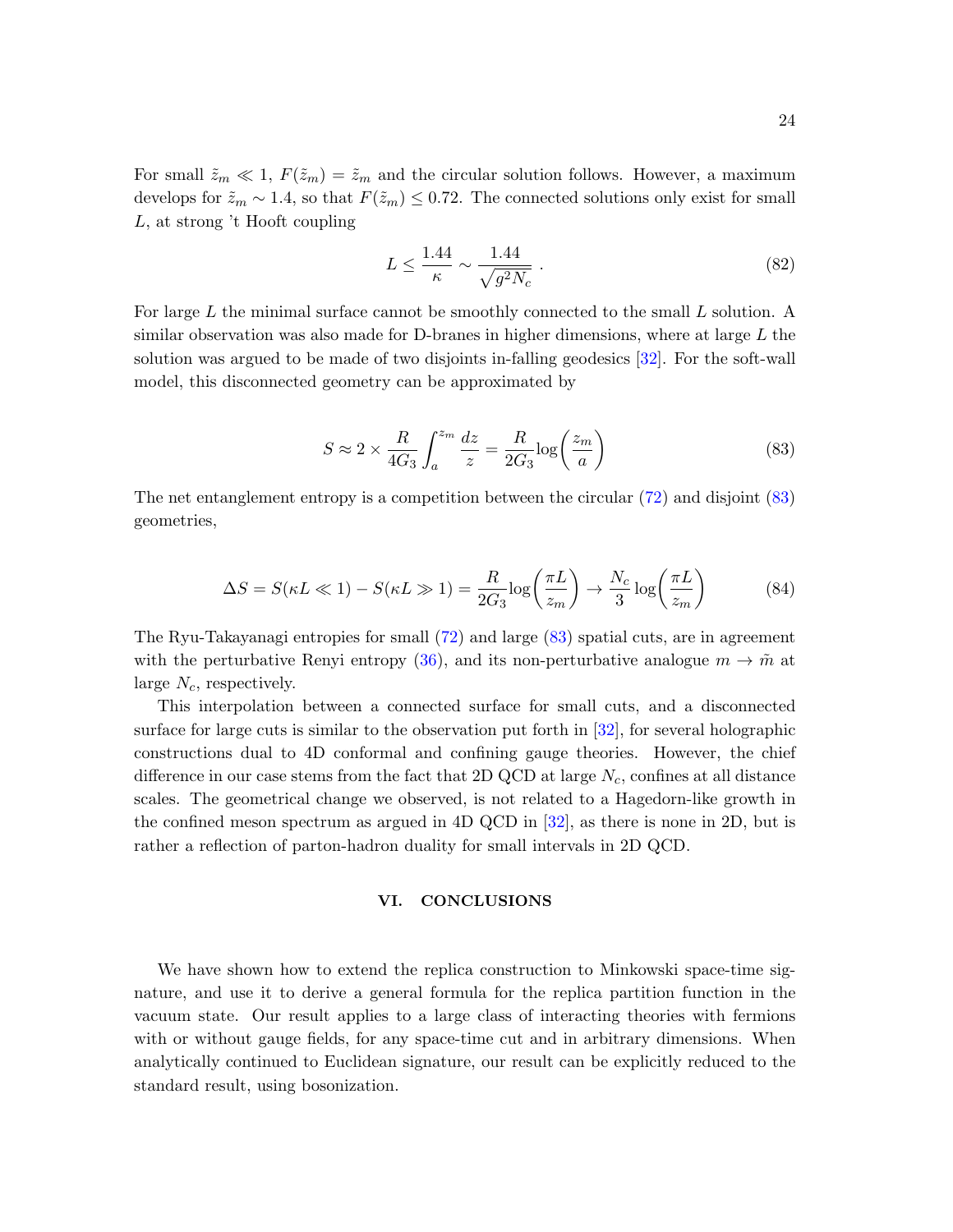In the presence of gauge interactions, spatial entanglement as described by our replica partition function, is in general gauge dependent, a result of gluing fermionic fields valued in different replica strips along the spatial cut. However, the ensuing Renyi entropy for small or large cuts can still exhibit gauge independent contributions. We have shown that this is the case in two-dimensional QCD.

For small space-like cuts, the Renyi entropy was shown to follow from the charge density correlation function, which is fixed at short distance by the 2D axial anomaly. The central charge is  $\frac{N_c}{3}$  and gauge independent. At large distances, the perturbative arguments break down. Using the planar expansion, we showed that the leading  $\mathcal{O}(N_c)$ contribution is tied to the rainbow dressed quark propagator, which is explicitly gauge fixing dependent. However, for large cuts, this contribution vanishes exponentially with the distance L, leaving behind only the gauge independent UV constant contribution. The mesonic  $\mathcal{O}(1)$  contributions do not change this result.

Our results are not limited to the vacuum state. We have shown that spatial entanglement on the light front can be extended to any hadron state, with minimal changes to our central result for the replica partition function. The result is reminiscent of LF wavefunctions, which shows a direct relationship between the Renyi entropy of an excited hadron, and its parton distribution on the light front. Conversely and for space-like intervals, the even moments of the quark PDFs in a hadron state in 2D QCD, can be extracted from the Renyi entropy at large momentum. This observation extends to 4D QCD both in the continuum, and on an Euclidean lattice.

Using a bottom-up soft-wall model for 2D QCD in  $AdS_3$ , we have shown that the Ryu-Takayanagi geometrical entropy, interpolates between the known conformal AdS<sub>3</sub> result for a small spatial cut, and a constant but UV sensitive result for a large spatial cut. This result is in total agreement with the Renyi entropy, following from our new replica construction. Although 2D QCD at large  $N_c$ , is not conformal at all distance scales, the agreement with the conformal  $AdS_3$  result for small intervals, illustrates the parton-hadron duality at work in theories with confinement.

#### Acknowledgements

This work is supported by the Office of Science, U.S. Department of Energy under Contract No. DE-FG-88ER40388, and by the Priority Research Area SciMat under the program Excellence Initiative - Research University at the Jagiellonian University in Kraków.

<span id="page-24-0"></span>Appendix A: Details in the kernel reduction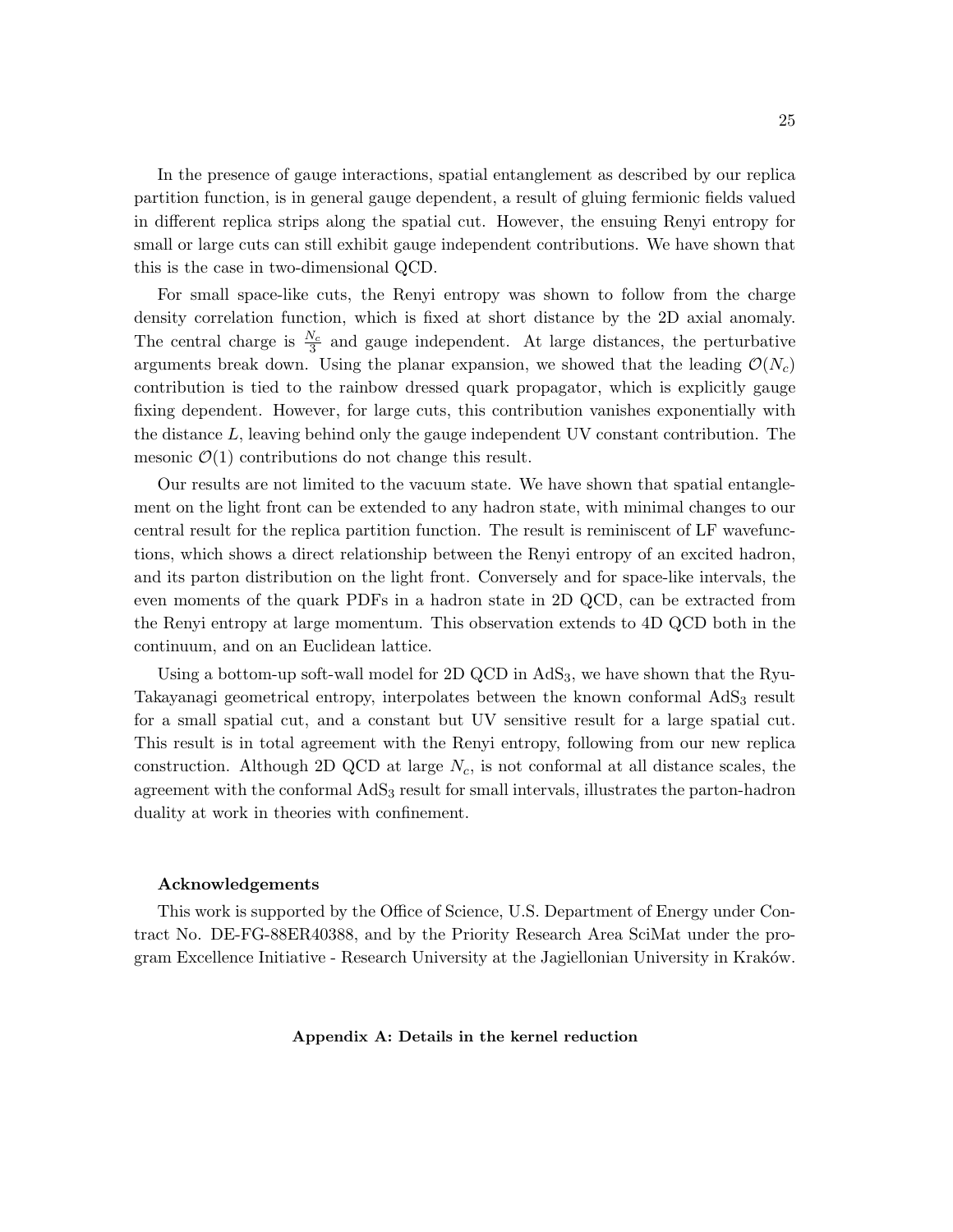In the large  $\Lambda^-$  limit one can split the kernel [\(56\)](#page-17-0) into

$$
\int_{-\Lambda^{-}/2}^{\Lambda^{-}/2} \frac{dxdy}{2\pi\Lambda^{-}} \frac{ie^{-i(x-y)}}{x-y+i0} \frac{(x-\lambda+i0)(y-i0)}{(y-\lambda-i0)(x+i0)} \bigg)^{\frac{k}{n}}
$$
  
=  $1 + \frac{1}{\Lambda^{-}} \int_{-\Lambda^{-}/2}^{\Lambda^{-}/2} \frac{dxdy}{2\pi} \frac{ie^{-i(x-y)}}{x-y+i0} \left[ \left( \frac{(x-\lambda+i0)(y-i0)}{(y-\lambda-i0)(x+i0)} \right)^{\frac{k}{n}} - 1 \right],$  (A1)

and

$$
\ln Z_n = (1-n)S_n + \frac{1}{\Lambda^-} \sum_{k=-\frac{n-1}{2}}^{\frac{n-1}{2}} \int_{-\Lambda^-/2}^{\Lambda^-/2} \frac{dxdy}{2\pi} \frac{ie^{-i(x-y)}}{x-y+i0} \left[ \left( \frac{(x-\lambda+i0)(y-i0)}{(y-\lambda-i0)(x+i0)} \right)^{\frac{k}{n}} - 1 \right].
$$
\n(A2)

The reduction of  $(A2)$  follows by noting that the bracket is of the form

<span id="page-25-1"></span>
$$
F(z) = \ln(z - \lambda) - \ln z \tag{A3}
$$

with a branch cut along  $[0, \lambda]$  with discontinuity  $2\pi i$ . The ensuing integral follows by contour

$$
\int_{-\Lambda^{-}/2}^{\Lambda^{-}/2} \frac{dxdy}{2\pi} \frac{ie^{-i(x-y)}}{x-y+i0} \left[ \left( \frac{(x-\lambda+i0)(y-i0)}{(y-\lambda-i0)(x+i0)} \right)^{\frac{k}{n}} - 1 \right]
$$
  
\n
$$
= \int_{-\Lambda^{-}/2}^{\Lambda^{-}/2} \frac{dxdy}{2\pi} \frac{ie^{-i(x-y)}}{x-y+i0} e^{\frac{k}{n}F(x+i0) - \frac{k}{n}F(y-i0)}
$$
  
\n
$$
= \int_{-\Lambda^{-}/2}^{\Lambda^{-}/2} \frac{dxdy}{2\pi} \frac{ie^{-i(x-y)}}{x-y+i0} \left[ e^{\frac{k}{n}F(x-i0) - \frac{k}{n}F(y-i0)} + \delta A(x) e^{-\frac{k}{n}F(y-i0)} \right]
$$
  
\n
$$
= \Lambda^{-} + \int_{-\Lambda^{-}/2}^{\Lambda^{-}/2} \frac{dxdy}{2\pi} \frac{ie^{-i(x-y)}}{x-y+i0} \delta A(x) e^{-\frac{k}{n}F(y-i0)}
$$
  
\n
$$
= \Lambda^{-} + \int_{-\Lambda^{-}/2}^{\Lambda^{-}/2} \frac{dxdy}{2\pi} \frac{ie^{-i(x-y)}}{x-y+i0} \delta A(x) \delta B(y) + \int_{-\Lambda^{-}/2}^{\Lambda^{-}/2} dx \delta A(x) e^{-\frac{k}{n}F(x+i0)}, \qquad (A4)
$$

with

$$
\delta A(x) = e^{\frac{k}{n}F(x-i0)} - e^{\frac{k}{n}F(x+i0)} = (e^{-\frac{2\pi k}{n}i} - 1)e^{\frac{k}{n}F(x+i0)}\theta(x)\theta(\lambda - x) , \qquad (A5)
$$

$$
\delta B(y) = e^{-\frac{k}{n}F(y+i0)} - e^{-\frac{k}{n}F(y-i0)} = (1 - e^{\frac{2\pi k}{n}i})e^{-\frac{k}{n}F(y+i0)}\theta(y)\theta(\lambda - y) . \tag{A6}
$$

Using the PP-assignment  $\frac{1}{x-y+i0} = \text{PV} \cdot \frac{1}{x-y} - i\pi \delta(x-y)$ , we obtain [\(57\)](#page-17-1).

<span id="page-25-0"></span>[1] Mark Srednicki, "Entropy and area," Phys. Rev. Lett. 71[, 666–669 \(1993\),](http://dx.doi.org/10.1103/PhysRevLett.71.666) [arXiv:hep](http://arxiv.org/abs/hep-th/9303048)[th/9303048.](http://arxiv.org/abs/hep-th/9303048)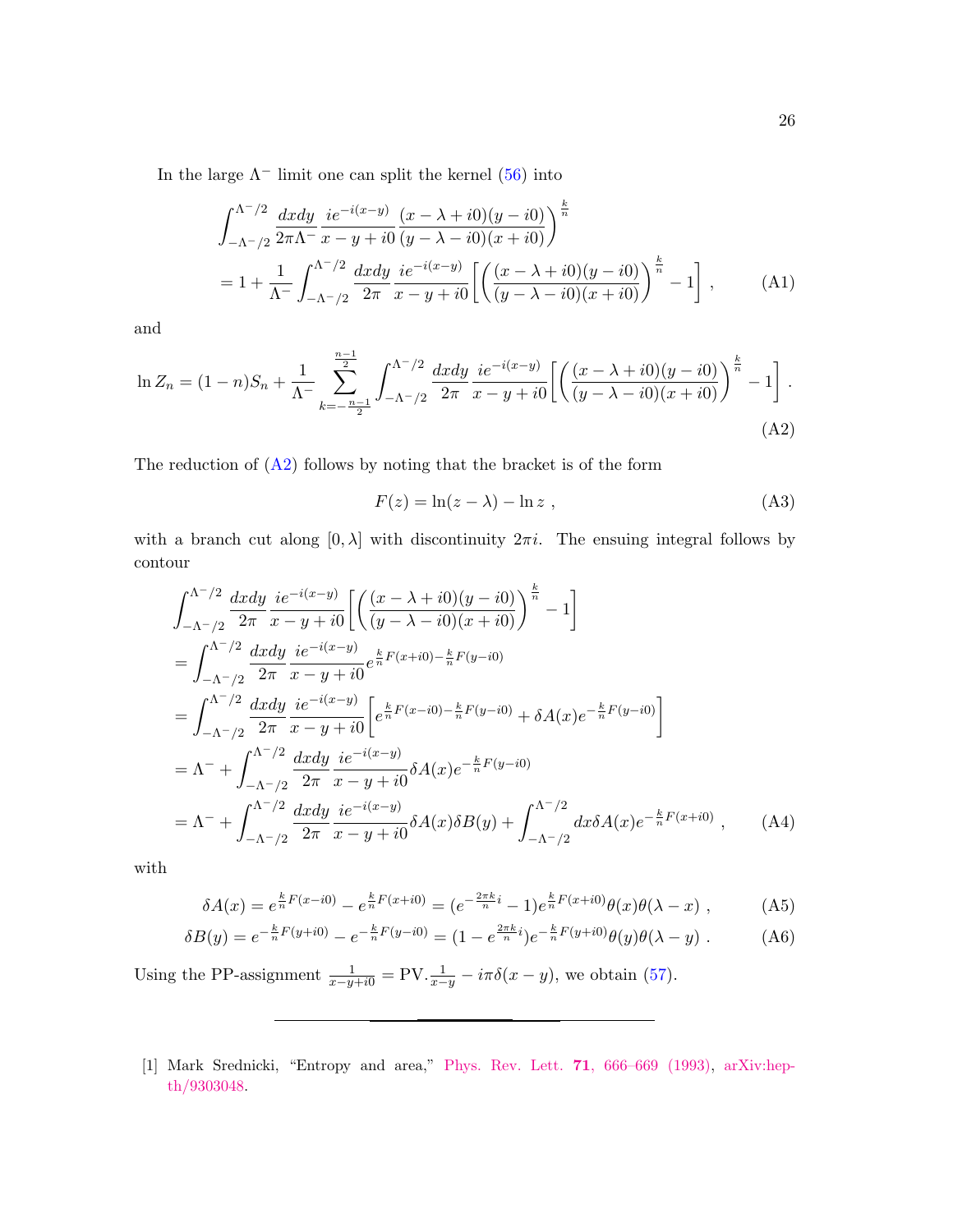- <span id="page-26-10"></span>[2] Pasquale Calabrese and John L. Cardy, "Entanglement entropy and quantum field theory," J. Stat. Mech. 0406[, P06002 \(2004\),](http://dx.doi.org/ 10.1088/1742-5468/2004/06/P06002) [arXiv:hep-th/0405152.](http://arxiv.org/abs/hep-th/0405152)
- <span id="page-26-9"></span>[3] H. Casini, C. D. Fosco, and M. Huerta, "Entanglement and alpha entropies for a massive Dirac field in two dimensions," J. Stat. Mech. 0507[, P07007 \(2005\),](http://dx.doi.org/ 10.1088/1742-5468/2005/07/P07007) [arXiv:cond-mat/0505563.](http://arxiv.org/abs/cond-mat/0505563)
- [4] M. B. Hastings, "An area law for one-dimensional quantum systems," [J. Stat. Mech.](http://dx.doi.org/ 10.1088/1742-5468/2007/08/P08024) 0708, [P08024 \(2007\),](http://dx.doi.org/ 10.1088/1742-5468/2007/08/P08024) [arXiv:0705.2024 \[quant-ph\].](http://arxiv.org/abs/0705.2024)
- <span id="page-26-0"></span>[5] Pasquale Calabrese and John Cardy, "Entanglement entropy and conformal field theory," [J.](http://dx.doi.org/ 10.1088/1751-8113/42/50/504005) Phys. A 42[, 504005 \(2009\),](http://dx.doi.org/ 10.1088/1751-8113/42/50/504005) [arXiv:0905.4013 \[cond-mat.stat-mech\].](http://arxiv.org/abs/0905.4013)
- <span id="page-26-1"></span>[6] H.J. Bremermann, in Proceedings of the Fifth Berkeley Symposium on Mathematical Statistics and Probability, Eds. Le Cam, Lucien Marie and Neyman, Jerzy, Vol. 3 (Univ of California Press, 1967).
- <span id="page-26-2"></span>[7] Jacob D. Bekenstein, "Energy Cost of Information Transfer," [Phys. Rev. Lett.](http://dx.doi.org/ 10.1103/PhysRevLett.46.623) 46, 623–626 [\(1981\).](http://dx.doi.org/ 10.1103/PhysRevLett.46.623)
- <span id="page-26-3"></span>[8] Adam M Kaufman, M Eric Tai, Alexander Lukin, Matthew Rispoli, Robert Schittko, Philipp M Preiss, and Markus Greiner, "Quantum thermalization through entanglement in an isolated many-body system," Science 353, 794–800 (2016).
- <span id="page-26-4"></span>[9] Alexander Stoffers and Ismail Zahed, "Holographic Pomeron and Entropy," [Phys. Rev. D](http://dx.doi.org/ 10.1103/PhysRevD.88.025038) 88, [025038 \(2013\),](http://dx.doi.org/ 10.1103/PhysRevD.88.025038) [arXiv:1211.3077 \[nucl-th\].](http://arxiv.org/abs/1211.3077)
- [10] Yachao Qian and Ismail Zahed, "Stretched string with self-interaction at the Hagedorn point: Spatial sizes and black holes," Phys. Rev. D 92[, 105001 \(2015\),](http://dx.doi.org/10.1103/PhysRevD.92.105001) [arXiv:1508.03760 \[hep-ph\].](http://arxiv.org/abs/1508.03760)
- [11] Jürgen Berges, Stefan Floerchinger, and Raju Venugopalan, "Entanglement and thermalization," Nucl. Phys. A 982[, 819–822 \(2019\),](http://dx.doi.org/ 10.1016/j.nuclphysa.2018.12.008) [arXiv:1812.08120 \[hep-th\].](http://arxiv.org/abs/1812.08120)
- [12] Adrien Florio and Dmitri E. Kharzeev, "Gibbs entropy from entanglement in electric quenches," Phys. Rev. D 104[, 056021 \(2021\),](http://dx.doi.org/ 10.1103/PhysRevD.104.056021) [arXiv:2106.00838 \[hep-th\].](http://arxiv.org/abs/2106.00838)
- <span id="page-26-5"></span>[13] Yizhuang Liu, Maciej A. Nowak, and Ismail Zahed, "Entanglement entropy and flow in two dimensional QCD:parton and string duality," (2022), [arXiv:2202.02612 \[hep-ph\].](http://arxiv.org/abs/2202.02612)
- <span id="page-26-7"></span>[14] Dmitri E. Kharzeev and Eugene M. Levin, "Deep inelastic scattering as a probe of entanglement," Phys. Rev. D 95[, 114008 \(2017\),](http://dx.doi.org/ 10.1103/PhysRevD.95.114008) [arXiv:1702.03489 \[hep-ph\].](http://arxiv.org/abs/1702.03489)
- <span id="page-26-6"></span>[15] Yizhuang Liu, Maciej A. Nowak, and Ismail Zahed, "Rapidity evolution of the entanglement entropy in quarkonium: parton and string duality," (2022), [arXiv:2203.00739 \[hep-ph\].](http://arxiv.org/abs/2203.00739)
- <span id="page-26-8"></span>[16] Yachao Qian and Ismail Zahed, "Stretched String with Self-Interaction at High Resolution: Spatial Sizes and Saturation," Phys. Rev. D 91[, 125032 \(2015\),](http://dx.doi.org/10.1103/PhysRevD.91.125032) [arXiv:1411.3653 \[hep-ph\].](http://arxiv.org/abs/1411.3653)
- [17] Edward Shuryak and Ismail Zahed, "Regimes of the Pomeron and its Intrinsic Entropy," Annals Phys. 396[, 1–17 \(2018\),](http://dx.doi.org/ 10.1016/j.aop.2018.06.008) [arXiv:1707.01885 \[hep-ph\].](http://arxiv.org/abs/1707.01885)
- [18] Yizhuang Liu and Ismail Zahed, "Entanglement in Regge scattering using the AdS/CFT correspondence," Phys. Rev. D 100[, 046005 \(2019\),](http://dx.doi.org/10.1103/PhysRevD.100.046005) [arXiv:1803.09157 \[hep-ph\].](http://arxiv.org/abs/1803.09157)
- [19] Nestor Armesto, Fabio Dominguez, Alex Kovner, Michael Lublinsky, and Vladimir Skokov, "The Color Glass Condensate density matrix: Lindblad evolution, entanglement entropy and